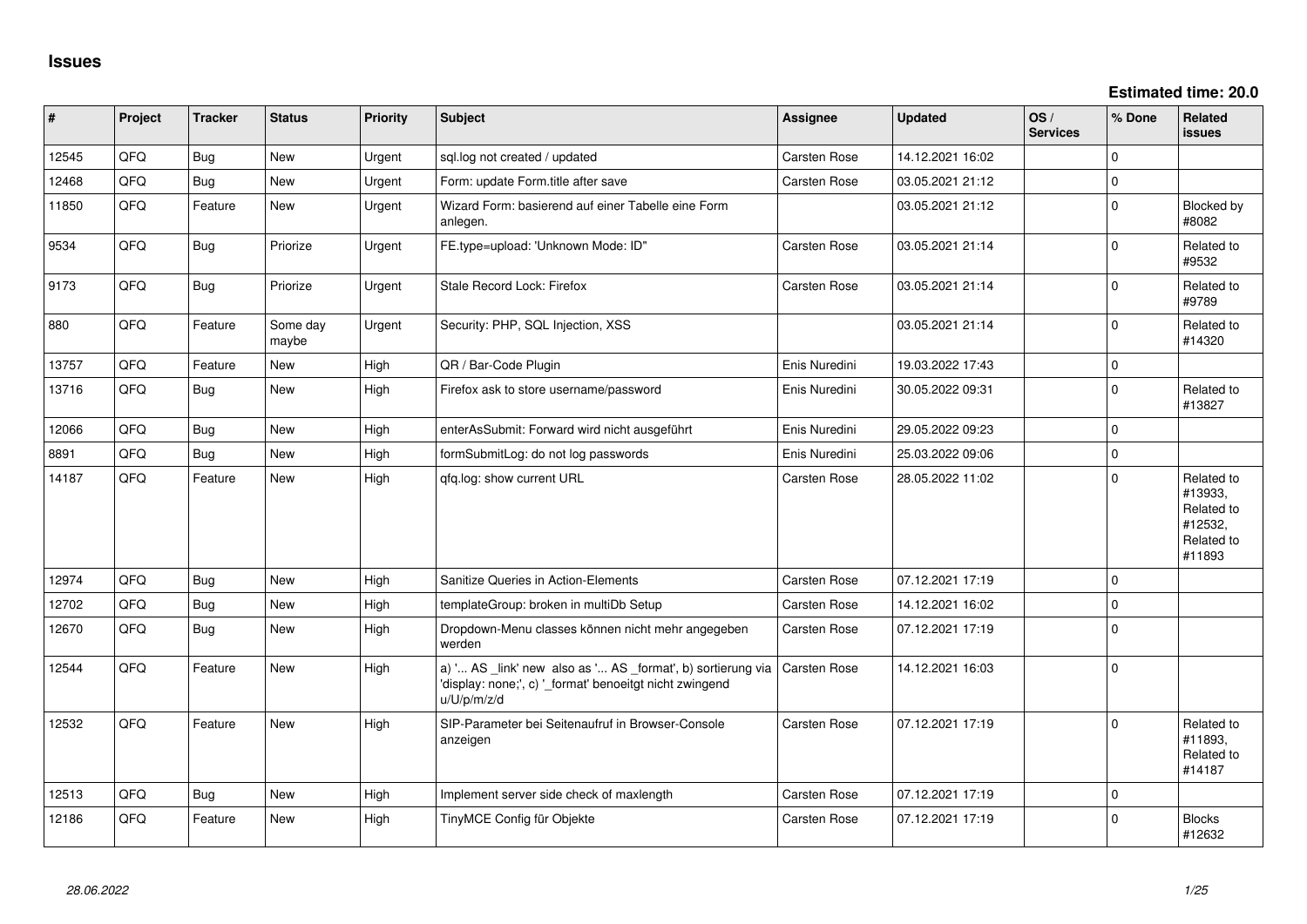| #     | Project | <b>Tracker</b> | <b>Status</b> | <b>Priority</b> | <b>Subject</b>                                                                             | <b>Assignee</b>     | <b>Updated</b>   | OS/<br><b>Services</b> | % Done              | Related<br><b>issues</b>                      |
|-------|---------|----------------|---------------|-----------------|--------------------------------------------------------------------------------------------|---------------------|------------------|------------------------|---------------------|-----------------------------------------------|
| 11893 | QFQ     | Feature        | New           | High            | Broken SIP: a) only report one time, b) only report in main<br>column                      | <b>Carsten Rose</b> | 12.05.2021 12:13 |                        | $\Omega$            | Related to<br>#12532,<br>Related to<br>#14187 |
| 10640 | QFQ     | Bug            | <b>New</b>    | High            | TypeAhead Tag: FE editierbar trotz readOnly                                                | <b>Carsten Rose</b> | 03.05.2021 21:12 |                        | $\mathbf 0$         |                                               |
| 10508 | QFQ     | <b>Bug</b>     | New           | High            | Multi Form broken on Multi DB Instance                                                     | Carsten Rose        | 03.05.2021 21:12 |                        | 0                   |                                               |
| 10506 | QFQ     | Bug            | <b>New</b>    | High            | Template Group broken on MultiDB instance                                                  | Carsten Rose        | 03.05.2021 21:12 |                        | $\mathbf 0$         | Related to<br>#10505                          |
| 10081 | QFQ     | Bug            | New           | High            | Stale record lock after 'forbidden' character                                              | <b>Carsten Rose</b> | 03.05.2021 21:12 |                        | $\Omega$            | Related to<br>#10082,<br>Related to<br>#9789  |
| 9531  | QFQ     | Bug            | New           | High            | FE File: Dynamic Update / modeSql / required detected<br>even it not set                   | Carsten Rose        | 11.06.2021 20:32 |                        | $\mathbf 0$         | Related to<br>#12398                          |
| 9347  | QFQ     | Bug            | New           | High            | FE.type=upload with dynamic show/hidden: required not<br>detected                          | Carsten Rose        | 12.06.2021 10:40 |                        | $\Omega$            | Related to<br>#5305,<br>Related to<br>#12398  |
| 8962  | QFQ     | Feature        | New           | High            | allow for form fields with identical names                                                 | Carsten Rose        | 03.05.2021 21:14 |                        | 0                   |                                               |
| 8668  | QFQ     | <b>Bug</b>     | New           | High            | Pill disabled: dyamic mode 'hidden' not respected - FE is still   Carsten Rose<br>required |                     | 03.05.2021 21:14 |                        | $\mathbf 0$         |                                               |
| 8431  | QFQ     | Bug            | New           | High            | autocron.php with wrong path                                                               | <b>Carsten Rose</b> | 03.05.2021 21:14 |                        | 0                   |                                               |
| 8083  | QFQ     | Bug            | New           | High            | FormEditor: primary table list does not respect<br>'indexDb={{indexData:Y}}'               | <b>Carsten Rose</b> | 03.05.2021 21:14 |                        | $\Omega$            | Has duplicate<br>#6678                        |
| 7899  | QFQ     | Bug            | New           | High            | Fe.type=password / retype / required: always complain<br>about missing value               | Carsten Rose        | 03.05.2021 21:14 |                        | $\Omega$            |                                               |
| 7850  | QFQ     | Feature        | New           | High            | Upload records: non 'pathFileName' column                                                  | Carsten Rose        | 03.05.2021 21:14 |                        | 0                   |                                               |
| 7650  | QFQ     | <b>Bug</b>     | New           | High            | Optional do not show 'required' sign on FormElement                                        | <b>Carsten Rose</b> | 03.05.2021 21:14 |                        | 0                   |                                               |
| 5715  | QFQ     | Feature        | New           | High            | PDF Caching                                                                                | <b>Carsten Rose</b> | 03.05.2021 21:14 |                        | $\Omega$            | Related to<br>#5851.<br>Related to<br>#6357   |
| 5459  | QFQ     | Bug            | New           | High            | Multi DB: spread system tables between 'QFQ' and<br>'Data'-DB                              | <b>Carsten Rose</b> | 03.05.2021 21:14 |                        | $\Omega$            | Related to<br>#4720                           |
| 5221  | QFQ     | <b>Bug</b>     | New           | High            | Download Dialog: Bleibt stehen in FF wenn Datei<br>automatisch gespeichert wird.           | Carsten Rose        | 03.05.2021 21:14 |                        | $\mathbf 0$         |                                               |
| 3727  | QFQ     | Feature        | New           | High            | Security: Session Hijacking erschweren                                                     | Carsten Rose        | 03.05.2021 21:14 |                        | $\mathsf{O}\xspace$ |                                               |
| 11237 | QFQ     | <b>Bug</b>     | New           | High            | Radiobutton / parameter.buttonClass= btn-default - kein dirty   Benjamin Baer<br>Trigger   |                     | 03.05.2021 21:12 |                        | 0                   | Related to<br>#10766                          |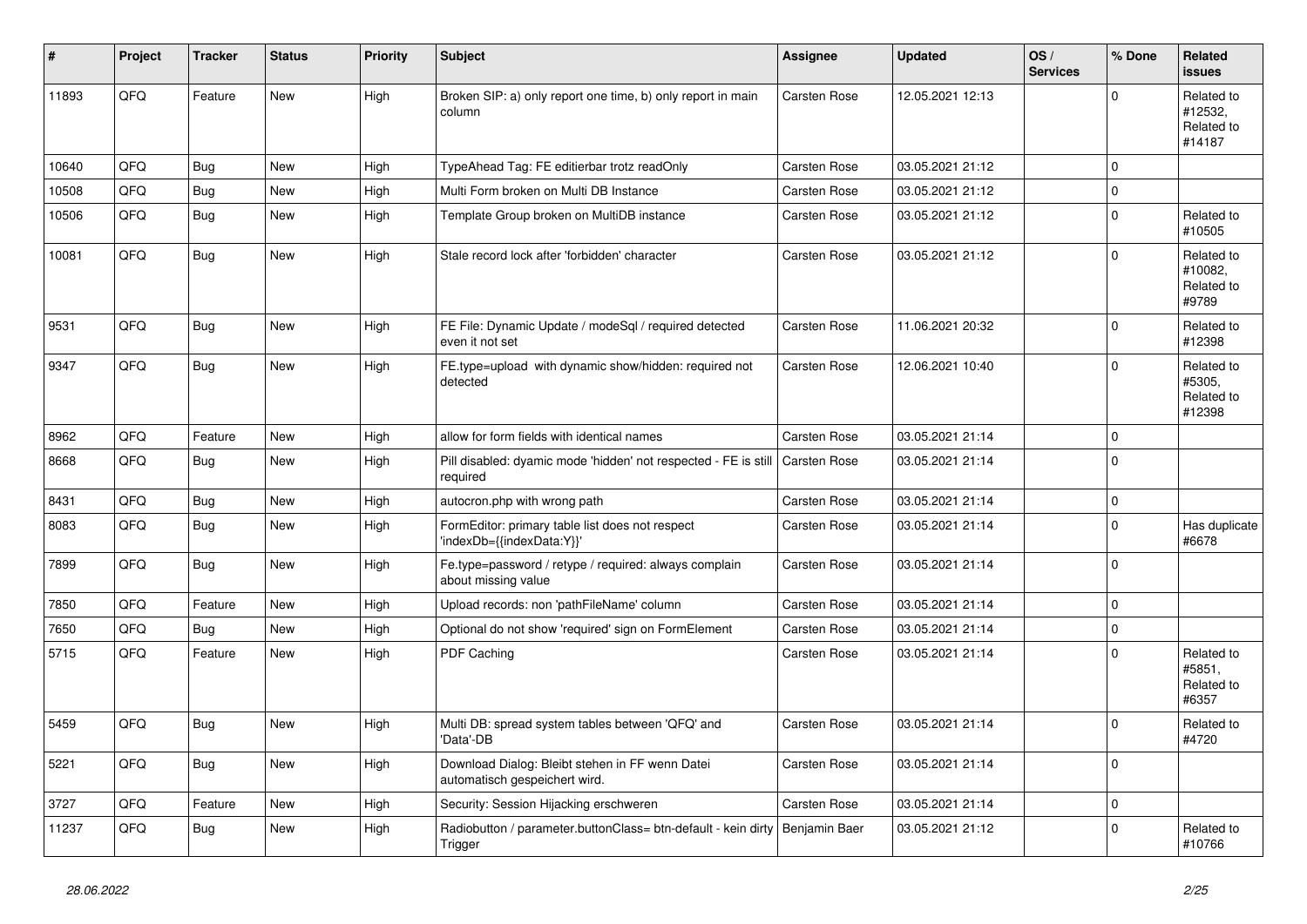| $\vert$ # | Project | <b>Tracker</b> | <b>Status</b>     | <b>Priority</b> | <b>Subject</b>                                                                          | <b>Assignee</b>     | <b>Updated</b>   | OS/<br><b>Services</b> | % Done   | Related<br><b>issues</b>                                             |
|-----------|---------|----------------|-------------------|-----------------|-----------------------------------------------------------------------------------------|---------------------|------------------|------------------------|----------|----------------------------------------------------------------------|
| 11057     | QFQ     | <b>Bug</b>     | New               | High            | Checkboxes ohne span.checkmark im Report werden<br>ausgeblendet                         | Benjamin Baer       | 03.05.2021 21:12 |                        | 0        | Related to<br>#11039                                                 |
| 10766     | QFQ     | Bug            | <b>New</b>        | High            | Radiobutton / parameter.buttonClass=btn-default: dynamic<br>update                      |                     | 03.05.2021 21:12 |                        | 0        | Related to<br>#11237                                                 |
| 10114     | QFQ     | Feature        | New               | High            | Symbol (Link): 'G:' (Glyphicon) replaced by 'i:' (icon)                                 |                     | 07.12.2021 17:19 |                        | 0        | Related to<br>#3797,<br>Related to<br>#4194                          |
| 9121      | QFQ     | <b>Bug</b>     | Priorize          | High            | sip links have r and dblndexData set                                                    | Carsten Rose        | 12.06.2021 10:41 |                        | 0        |                                                                      |
| 8204      | QFQ     | Feature        | Priorize          | High            | Position 'required mark'                                                                | Carsten Rose        | 16.06.2021 13:44 |                        | 0        |                                                                      |
| 8082      | QFQ     | Feature        | Priorize          | High            | Contact form without saving record                                                      | Carsten Rose        | 07.12.2021 15:20 |                        | $\Omega$ | Related to<br>#8587,<br><b>Blocks</b><br>#11850                      |
| 6116      | QFQ     | <b>Bug</b>     | Priorize          | High            | value of checkbox not saved                                                             | <b>Carsten Rose</b> | 07.12.2021 17:19 |                        | 0        |                                                                      |
| 12463     | QFQ     | <b>Bug</b>     | ToDo              | High            | QFQ Function: 'function' and 'sql' on same level - output of<br>sal is shown two times. | Carsten Rose        | 15.12.2021 16:31 |                        | 0        |                                                                      |
| 12395     | QFQ     | <b>Bug</b>     | ToDo              | High            | QFQ Function: Result two times shown                                                    | <b>Carsten Rose</b> | 18.02.2022 08:59 |                        | 0        |                                                                      |
| 7602      | QFQ     | Feature        | ToDo              | High            | Multi Select: with checkboxes                                                           | Benjamin Baer       | 22.03.2022 09:07 |                        | 0        |                                                                      |
| 12508     | QFQ     | <b>Bug</b>     | In Progress       | High            | qfq Form: sendMail                                                                      | Karin Niffeler      | 19.03.2022 17:48 |                        | 0        |                                                                      |
| 9789      | QFQ     | Bug            | In Progress       | High            | Record Lock: release to early on 'leave page'                                           | Carsten Rose        | 10.01.2022 09:25 |                        | 100      | Related to<br>#10081,<br>Related to<br>#9173,<br>Related to<br>#8702 |
| 9517      | QFQ     | Feature        | In Progress       | High            | Input multiple tags with typeahead                                                      | Carsten Rose        | 03.05.2021 21:14 |                        | 40       | Related to<br>#10150                                                 |
| 11630     | QFQ     | <b>Bug</b>     | Feedback          | High            | Bitte check ob CALL() in 20.11.0 noch so funktioniert wie in<br>20.4.1                  | Enis Nuredini       | 28.05.2022 13:45 |                        | 0        | Related to<br>#11325                                                 |
| 9052      | QFQ     | Feature        | Feedback          | High            | Report: CodeMirror with SQL Syntax Highlight in FE                                      | Enis Nuredini       | 08.06.2022 10:25 |                        | $\Omega$ |                                                                      |
| 9548      | QFQ     | Feature        | Feedback          | High            | FormElement: Pattern mismatch - optional report only on<br>focus lost                   | Benjamin Baer       | 03.05.2021 21:14 |                        | 0        |                                                                      |
| 4279      | QFQ     | Bug            | Some day<br>maybe | High            | config.linkVars lost                                                                    | Carsten Rose        | 03.05.2021 21:14 |                        | 0        |                                                                      |
| 4258      | QFQ     | Feature        | Some day<br>maybe | High            | <b>System Defaults: Forms</b>                                                           | Carsten Rose        | 03.05.2021 21:14 |                        | $\Omega$ |                                                                      |
| 3990      | QFQ     | Feature        | Some day<br>maybe | High            | custom class definition: add space automatically                                        | Carsten Rose        | 03.05.2021 21:14 |                        | $\Omega$ |                                                                      |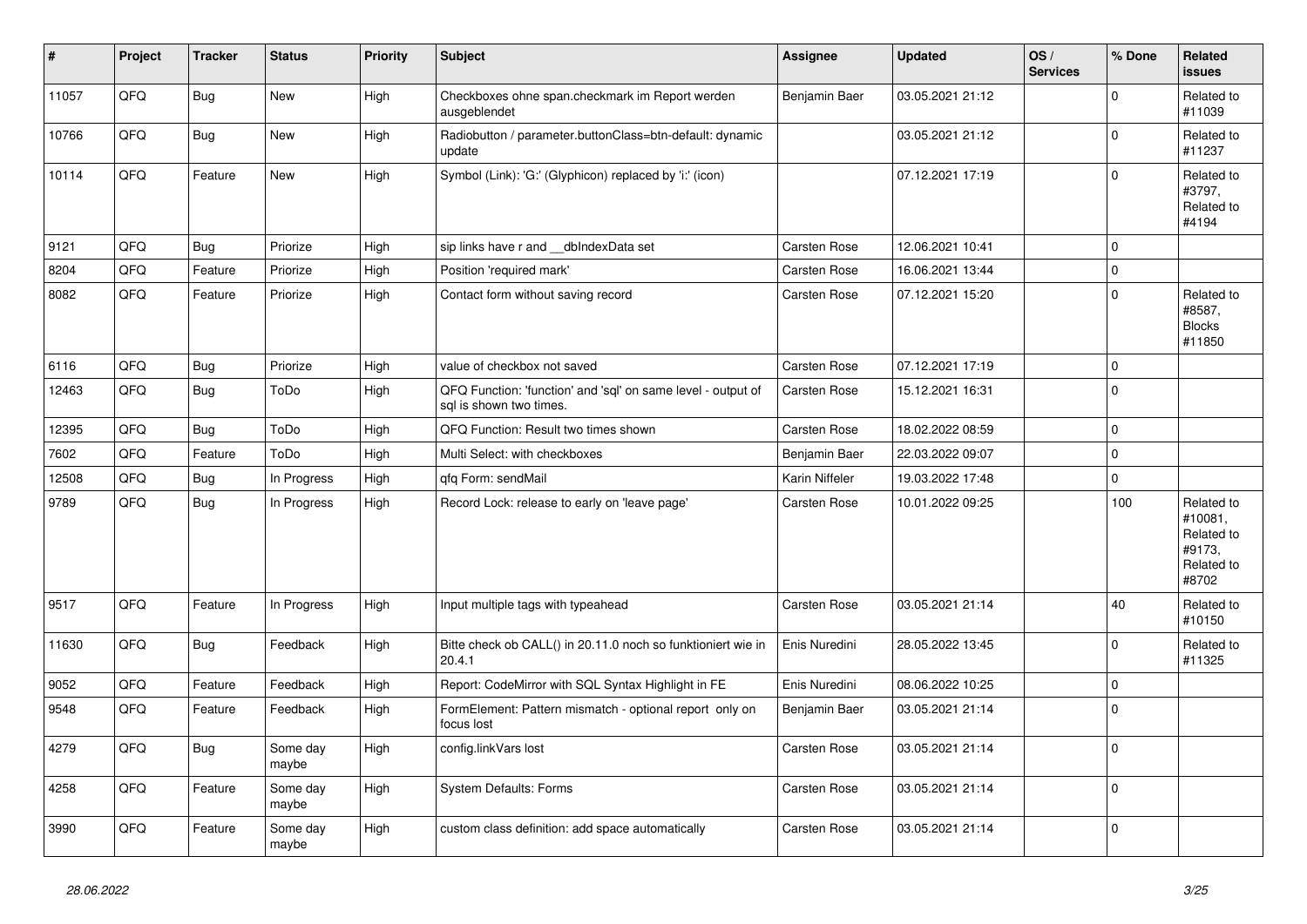| #     | Project | <b>Tracker</b> | <b>Status</b>     | <b>Priority</b> | <b>Subject</b>                                                                                         | <b>Assignee</b>        | <b>Updated</b>   | OS/<br><b>Services</b> | % Done      | Related<br><b>issues</b>                         |
|-------|---------|----------------|-------------------|-----------------|--------------------------------------------------------------------------------------------------------|------------------------|------------------|------------------------|-------------|--------------------------------------------------|
| 3967  | QFQ     | Feature        | Some day<br>maybe | High            | Report: Checkbox, Radio, Dropdown, Input welches ohne<br>Submit funktioniert - 'Inline-Form'           | Carsten Rose           | 03.05.2021 21:14 |                        | $\mathbf 0$ |                                                  |
| 3848  | QFQ     | Feature        | Some day<br>maybe | High            | Antivirus check fuer Upload files in qfq?                                                              | Carsten Rose           | 03.05.2021 21:14 |                        | $\mathbf 0$ | Related to<br>#4131                              |
| 3570  | QFQ     | <b>Bug</b>     | Some day<br>maybe | High            | Formular mit prmitnew permitEdit=Always wird nicht<br>aufgerufen (ist leer)                            | Carsten Rose           | 03.05.2021 21:14 |                        | $\mathbf 0$ |                                                  |
| 3109  | QFQ     | <b>Bug</b>     | Some day<br>maybe | High            | RealUrl: Links werden nicht korrekt gerendert                                                          | Carsten Rose           | 03.05.2021 21:14 |                        | $\mathbf 0$ |                                                  |
| 3061  | QFQ     | <b>Bug</b>     | Some day<br>maybe | High            | winstitute: mysql connection durcheinander - nmhp17<br>(ag7)/QFQ arbeitet mit DB/Tabellen von biostat. | Carsten Rose           | 03.05.2021 21:14 |                        | $\mathbf 0$ |                                                  |
| 13609 | QFQ     | Feature        | New               | Normal          | QFQ Introduction: Seite aufloesen                                                                      | Philipp<br>Gröbelbauer | 28.05.2022 11:02 |                        | $\mathbf 0$ |                                                  |
| 14395 | QFQ     | Support        | New               | Normal          | FormEditor: Virtual table columns                                                                      | Enis Nuredini          | 21.06.2022 16:09 |                        | $\mathbf 0$ |                                                  |
| 14377 | QFQ     | <b>Bug</b>     | New               | Normal          | Documentation > General Tips: white page after migration                                               | Enis Nuredini          | 19.06.2022 16:37 |                        | $\mathbf 0$ |                                                  |
| 14376 | QFQ     | Feature        | New               | Normal          | QFQ Bootstrap: if missing, create stored procedures                                                    | Enis Nuredini          | 19.06.2022 16:37 |                        | $\mathbf 0$ |                                                  |
| 14322 | QFQ     | <b>Bug</b>     | New               | Normal          | Form Load: by default no scroll (save & close should be<br>visible)                                    | Enis Nuredini          | 15.06.2022 14:12 |                        | $\mathbf 0$ | Related to<br>#14321,<br>Related to<br>#6232     |
| 14245 | QFQ     | <b>Bug</b>     | <b>New</b>        | Normal          | Form Save Btn bleibt disabled wenn Datumsfeld über<br>Datepicker geändert                              | Enis Nuredini          | 27.05.2022 13:45 |                        | $\mathbf 0$ | Related to<br>#13689                             |
| 14227 | QFQ     | Feature        | <b>New</b>        | Normal          | Selenium Konkurrenz: cypress.io                                                                        | Enis Nuredini          | 28.05.2022 11:02 |                        | $\mathbf 0$ |                                                  |
| 14028 | QFQ     | Feature        | <b>New</b>        | Normal          | Required notification: visual nicer                                                                    | Enis Nuredini          | 28.05.2022 11:01 |                        | $\mathbf 0$ |                                                  |
| 13945 | QFQ     | Feature        | New               | Normal          | As _link: content before/after link                                                                    | Enis Nuredini          | 28.05.2022 11:01 |                        | $\mathbf 0$ | Related to<br>#12262                             |
| 13689 | QFQ     | Bug            | <b>New</b>        | Normal          | Enter auf Eingabefeld mit ungültigem Wert führt zu blurry<br>Seite                                     | Enis Nuredini          | 28.05.2022 10:53 |                        | $\Omega$    | Related to<br>#14245, Has<br>duplicate<br>#11891 |
| 12989 | QFQ     | Bug            | New               | Normal          | empty string does not trigger dynamic update                                                           | Enis Nuredini          | 28.05.2022 11:09 |                        | $\mathbf 0$ |                                                  |
| 11892 | QFQ     | Feature        | New               | Normal          | tablesorter: columns with links are hard to order - new<br>qualifier 'Y: <ord>'</ord>                  | Enis Nuredini          | 23.03.2022 09:22 |                        | $\mathbf 0$ |                                                  |
| 10463 | QFQ     | Feature        | New               | Normal          | Report_link: expliztes setzen von HTML Tags (Bedarf fuer<br>'data-selenium' & 'id')                    | Enis Nuredini          | 23.03.2022 09:23 |                        | 0           | Related to<br>#7648                              |
| 14305 | QFQ     | Bug            | New               | Normal          | Inline Report editing does not create history entries                                                  | Carsten Rose           | 10.06.2022 11:55 |                        | $\mathbf 0$ |                                                  |
| 14304 | QFQ     | <b>Bug</b>     | New               | Normal          | table sorter view safer does not work                                                                  | Carsten Rose           | 10.06.2022 11:49 |                        | $\mathbf 0$ |                                                  |
| 14233 | QFQ     | <b>Bug</b>     | New               | Normal          | AS _link: question - HTML is not rendered                                                              | Carsten Rose           | 28.05.2022 11:02 |                        | 0           |                                                  |
| 14091 | QFQ     | Bug            | New               | Normal          | inconsistent template path for twig                                                                    | Carsten Rose           | 19.04.2022 18:36 |                        | $\pmb{0}$   |                                                  |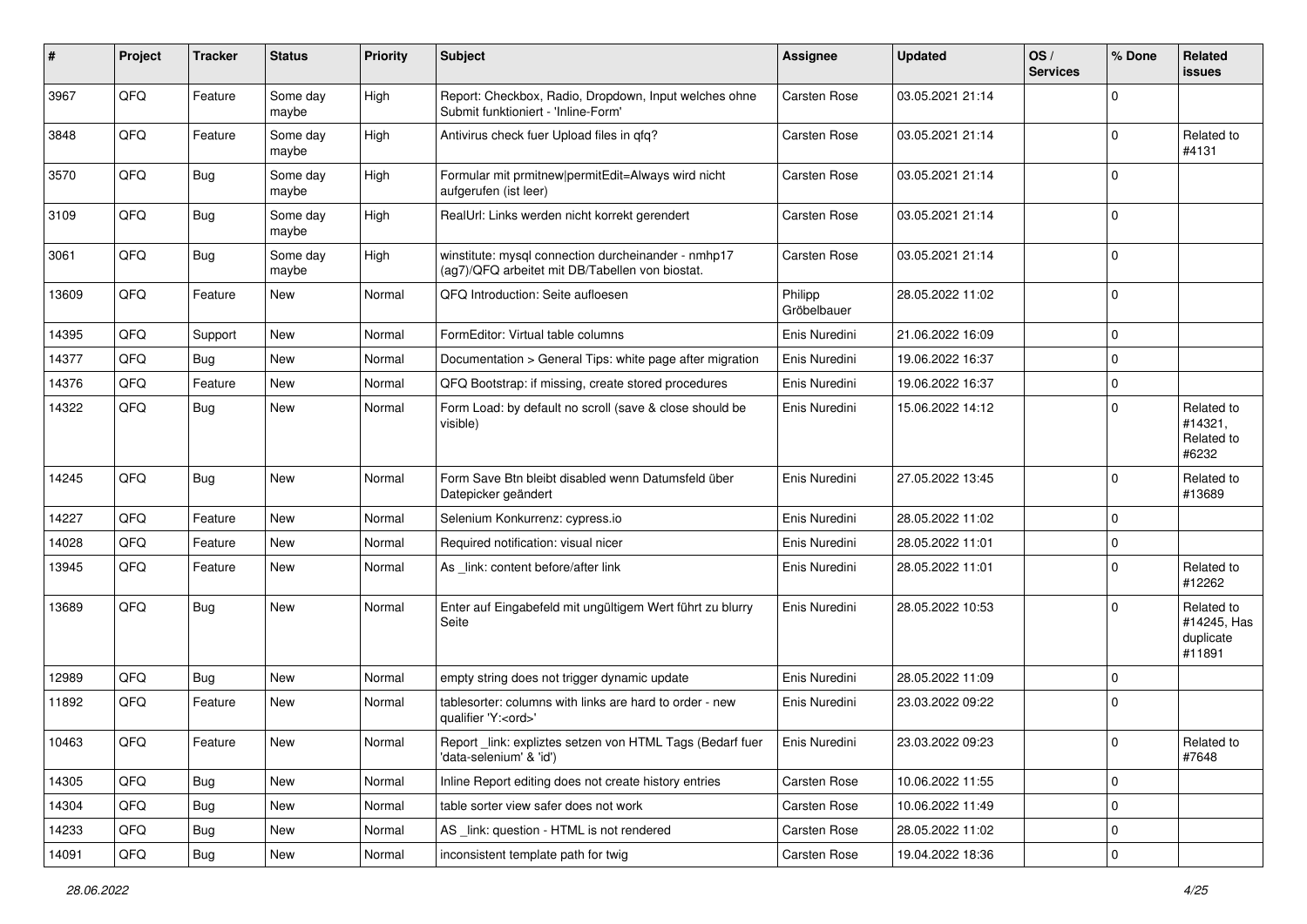| #     | Project | <b>Tracker</b> | <b>Status</b> | <b>Priority</b> | <b>Subject</b>                                                                                                                                                | Assignee            | <b>Updated</b>   | OS/<br><b>Services</b> | % Done      | Related<br><b>issues</b>                    |
|-------|---------|----------------|---------------|-----------------|---------------------------------------------------------------------------------------------------------------------------------------------------------------|---------------------|------------------|------------------------|-------------|---------------------------------------------|
| 14090 | QFQ     | Feature        | New           | Normal          | Nützliche _script funktionen                                                                                                                                  | <b>Carsten Rose</b> | 28.05.2022 11:03 |                        | $\mathbf 0$ |                                             |
| 14077 | QFQ     | Bug            | New           | Normal          | As _link: Attribute 'class' missing by r:1 and r:3 - but should<br>set                                                                                        | Carsten Rose        | 28.05.2022 11:02 |                        | $\mathbf 0$ | Related to<br>#5342,<br>Related to<br>#4343 |
| 13843 | QFQ     | Feature        | New           | Normal          | Create JWT via QFQ                                                                                                                                            | Carsten Rose        | 19.03.2022 17:42 |                        | $\mathbf 0$ |                                             |
| 13841 | QFQ     | Feature        | New           | Normal          | Create PDF via iText - evaluate                                                                                                                               | Carsten Rose        | 19.03.2022 17:42 |                        | $\Omega$    |                                             |
| 13706 | QFQ     | Bug            | New           | Normal          | Wrong CheckType in FieldElement LastStatus of Form Cron                                                                                                       | Carsten Rose        | 21.01.2022 18:20 |                        | $\mathbf 0$ |                                             |
| 13700 | QFQ     | Feature        | New           | Normal          | Redesign gfg.io Seite                                                                                                                                         | Carsten Rose        | 19.03.2022 17:43 |                        | $\mathbf 0$ |                                             |
| 13659 | QFQ     | <b>Bug</b>     | New           | Normal          | wrong sanitize class applied to R-store                                                                                                                       | Carsten Rose        | 15.01.2022 14:23 |                        | $\mathbf 0$ |                                             |
| 13592 | QFQ     | Bug            | New           | Normal          | QFQ Build Queue: das vergeben von Tags klappt nicht. Es<br>werden keine Releases gebaut.                                                                      | Carsten Rose        | 19.03.2022 17:45 |                        | $\mathbf 0$ |                                             |
| 13467 | QFQ     | Feature        | New           | Normal          | ChangeLog Generator                                                                                                                                           | Carsten Rose        | 19.03.2022 17:46 |                        | $\mathbf 0$ | Related to<br>#11460                        |
| 13460 | QFQ     | Bug            | New           | Normal          | Doc: Password set/reset  password should not processed<br>with 'html encode'                                                                                  | Carsten Rose        | 19.03.2022 17:46 |                        | $\mathbf 0$ |                                             |
| 13451 | QFQ     | <b>Bug</b>     | New           | Normal          | Character Counter / Max Character: Problem in Safari                                                                                                          | Carsten Rose        | 15.04.2022 17:18 |                        | $\mathbf 0$ |                                             |
| 13354 | QFQ     | Feature        | New           | Normal          | Using Websocket in QFQ                                                                                                                                        | Carsten Rose        | 10.11.2021 15:47 |                        | 0           |                                             |
| 13332 | QFQ     | <b>Bug</b>     | New           | Normal          | Multi Form: Required Felder werden visuell nicht markiert.                                                                                                    | Carsten Rose        | 19.03.2022 17:47 |                        | $\mathbf 0$ |                                             |
| 13331 | QFQ     | <b>Bug</b>     | New           | Normal          | Multi Form: Clear Icon misplaced                                                                                                                              | Carsten Rose        | 19.03.2022 17:47 |                        | $\mathbf 0$ |                                             |
| 12716 | QFQ     | Bug            | New           | Normal          | template group: Pattern only applied to first instance                                                                                                        | Carsten Rose        | 19.03.2022 17:47 |                        | $\Omega$    |                                             |
| 12714 | QFQ     | Bug            | New           | Normal          | Conversion of GIF to PDF broken when GIF contains Alpha.                                                                                                      | Carsten Rose        | 19.03.2022 17:49 |                        | $\mathbf 0$ |                                             |
| 12679 | QFQ     | Feature        | New           | Normal          | tablesorter: custom column width                                                                                                                              | Carsten Rose        | 16.06.2021 11:10 |                        | 0           |                                             |
| 12664 | QFQ     | Feature        | New           | Normal          | TinyMCE: report/remove malicous HTML/JS Code                                                                                                                  | <b>Carsten Rose</b> | 19.03.2022 17:47 |                        | $\Omega$    | Related to<br>#14320                        |
| 12632 | QFQ     | Feature        | New           | Normal          | TinyMCE: Prepare CSS classes for images                                                                                                                       | Carsten Rose        | 04.06.2021 14:35 |                        | 100         | Blocked by<br>#12186                        |
| 12603 | QFQ     | Feature        | New           | Normal          | Dropdown (Select), Radio, checkbox:<br>itemListAlways={{!SELECT key, value}}                                                                                  | Carsten Rose        | 19.03.2022 17:47 |                        | $\mathbf 0$ |                                             |
| 12581 | QFQ     | Bug            | New           | Normal          | Form.forward=close: Record 'new' in new browser tab ><br>save $(8 \text{ close}) >>$ Form is not reloaded with new created<br>record id and stays in mode=new | Carsten Rose        | 19.03.2022 17:48 |                        | $\mathbf 0$ |                                             |
| 12520 | QFQ     | <b>Bug</b>     | <b>New</b>    | Normal          | Switch FE User: still active even FE User session expired                                                                                                     | Carsten Rose        | 19.03.2022 17:48 |                        | $\pmb{0}$   |                                             |
| 12512 | QFQ     | <b>Bug</b>     | New           | Normal          | Some MySQL Installation can't use 'stored procedures'                                                                                                         | Carsten Rose        | 19.03.2022 17:48 |                        | $\mathbf 0$ |                                             |
| 12480 | QFQ     | Feature        | New           | Normal          | If QFQ upgrade is running, block further request                                                                                                              | Carsten Rose        | 03.05.2021 20:45 |                        | $\mathbf 0$ |                                             |
| 12477 | QFQ     | Feature        | New           | Normal          | Support for refactoring: Form, FormElement, diverse<br>Tabellen/Spalten, tt-content Records                                                                   | Carsten Rose        | 03.05.2021 20:45 |                        | 0           |                                             |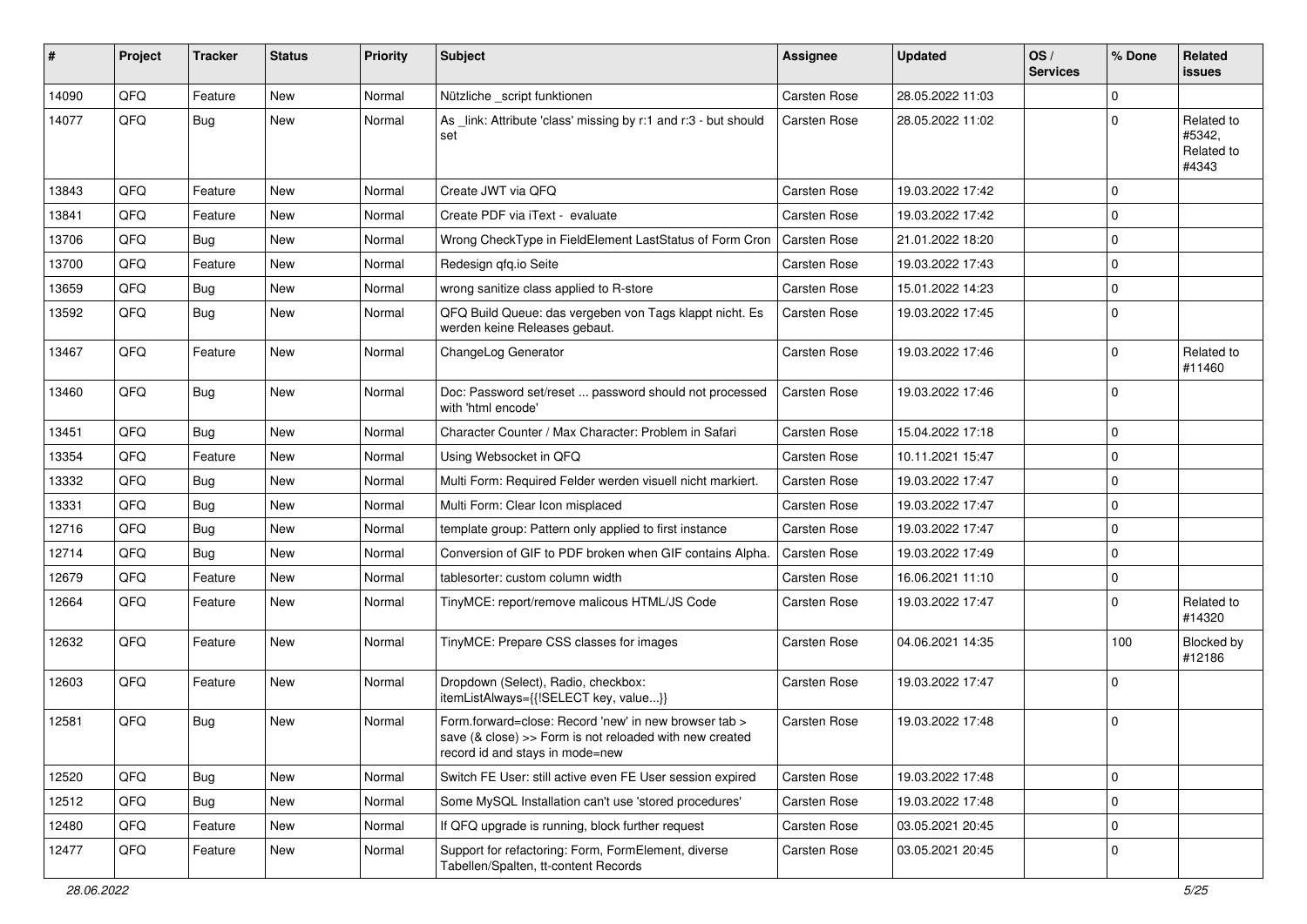| #     | Project | <b>Tracker</b> | <b>Status</b> | <b>Priority</b> | <b>Subject</b>                                                                                                 | <b>Assignee</b>                                        | <b>Updated</b>   | OS/<br><b>Services</b> | % Done         | Related<br><b>issues</b>                      |                      |
|-------|---------|----------------|---------------|-----------------|----------------------------------------------------------------------------------------------------------------|--------------------------------------------------------|------------------|------------------------|----------------|-----------------------------------------------|----------------------|
| 12474 | QFQ     | Feature        | <b>New</b>    | Normal          | Check BaseConfigURL if it is given and the the last char is '/'                                                | <b>Carsten Rose</b>                                    | 03.05.2021 20:45 |                        | 0              |                                               |                      |
| 12465 | QFQ     | Feature        | <b>New</b>    | Normal          | QFQ Function: use in FE to fill StoreRecord                                                                    | Carsten Rose                                           | 05.05.2021 21:58 |                        | $\overline{0}$ |                                               |                      |
| 12413 | QFQ     | Feature        | New           | Normal          | STORE_TYPO3: enhance for {{be_users.email:T}},<br>{{fe_users.email:T}}                                         | Carsten Rose                                           | 03.05.2021 20:45 |                        | $\Omega$       | Related to<br>#12412,<br>Related to<br>#10012 |                      |
| 12412 | QFQ     | Feature        | <b>New</b>    | Normal          | Action/Escape qualifier 'e' (empty), '0': if given, an empty<br>string (or '0') will be treated as 'not found' | <b>Carsten Rose</b>                                    | 08.05.2021 09:40 |                        | $\Omega$       | Related to<br>#12413,<br>Related to<br>#10012 |                      |
| 12400 | QFQ     | Feature        | <b>New</b>    | Normal          | Tutorial ist in QFQ Doku, Wird in der Suche gefunden, es<br>gibt aber kein Menupunkt - Inhalt ueberpruefen     | <b>Carsten Rose</b>                                    | 03.05.2021 20:45 |                        | $\Omega$       |                                               |                      |
| 12330 | QFQ     | Feature        | <b>New</b>    | Normal          | Copy to input field / text area / TinyMCE                                                                      | Carsten Rose                                           | 07.04.2021 09:01 |                        | 0              |                                               |                      |
| 12327 | QFQ     | Bug            | <b>New</b>    | Normal          | Copy to clipboard: Glyphicon can not be changed                                                                | Carsten Rose                                           | 27.12.2021 17:59 |                        | $\Omega$       |                                               |                      |
| 12269 | QFQ     | Feature        | <b>New</b>    | Normal          | 2FA - Login                                                                                                    | <b>Carsten Rose</b>                                    | 03.05.2021 20:45 |                        | 0              |                                               |                      |
| 12187 | QFQ     | Bug            | <b>New</b>    | Normal          | Trigger FormAsFile() via Report: probably problem with multi   Carsten Rose<br>DB setup                        |                                                        | 20.03.2021 21:20 |                        | $\Omega$       |                                               |                      |
| 12163 | QFQ     | Feature        | <b>New</b>    | Normal          | Checkbox: table wrap                                                                                           | Carsten Rose                                           | 03.05.2021 20:51 |                        | 0              |                                               |                      |
| 12162 | QFQ     | Feature        | <b>New</b>    | Normal          | FE.type=sendmail: personalized mailing (several mails) via<br>template                                         | Carsten Rose                                           | 03.05.2021 20:45 |                        | $\Omega$       |                                               |                      |
| 12146 | QFQ     | Feature        | <b>New</b>    | Normal          | Autocron Job: Anzeigen wann der naechste Job ausgefuehrt<br>wird, resp das er nicht ausgefuehrt wird           | Carsten Rose                                           | 15.03.2021 15:23 |                        | $\Omega$       |                                               |                      |
| 12133 | QFQ     | Bug            | <b>New</b>    | Normal          | NPM, phpSpreadSheet aktualisieren                                                                              | Carsten Rose                                           | 15.03.2021 09:04 |                        | 0              |                                               |                      |
| 12119 | QFQ     | Feature        | New           | Normal          | AS paged: error message missing if there ist no 'r'<br>argument.                                               | Carsten Rose                                           | 03.05.2021 20:51 |                        | $\Omega$       |                                               |                      |
| 12109 | QFQ     | Feature        | <b>New</b>    | Normal          | Donwload Link: Plain, SIP, Persistent Link, Peristent SIP -<br>new notation                                    | Carsten Rose                                           | 03.05.2021 20:45 |                        | 0              | Related to<br>#12085                          |                      |
| 12045 | QFQ     | Bug            | New           | Normal          | templateGroup afterSave FE: Aufruf ohne<br>sglHonorFormElements funktioniert nicht                             | Carsten Rose                                           | 18.02.2021 16:33 |                        | $\Omega$       |                                               |                      |
| 12040 | QFQ     | Bug            | <b>New</b>    | Normal          | FE Mode 'hidden' für zwei FEs auf einer Zeile                                                                  | Carsten Rose                                           | 18.02.2021 10:13 |                        | 0              |                                               |                      |
| 12024 | QFQ     | Feature        | New           | Normal          | Excel Export: text columns by default decode<br>htmlspeciachar()                                               | <b>Carsten Rose</b>                                    | 17.02.2021 23:55 |                        | $\Omega$       | Related to<br>#12022                          |                      |
| 12023 | QFQ     | Feature        | New           | Normal          | MySQL Stored Precdure: QDECODESPECIALCHAR()                                                                    | <b>Carsten Rose</b>                                    | 16.02.2021 11:16 |                        | $\Omega$       | Related to<br>#12022                          |                      |
| 11955 | QFQ     | Feature        | <b>New</b>    | Normal          | subrecord: new title option to set <th> attributes - e.g. to<br/>customize tablesorter options.</th>           | attributes - e.g. to<br>customize tablesorter options. | Carsten Rose     | 03.05.2021 20:47       |                | $\Omega$                                      | Related to<br>#11775 |
| 11775 | QFQ     | Feature        | <b>New</b>    | Normal          | Subrecord Tooltip pro Feld                                                                                     | Carsten Rose                                           | 18.12.2020 15:22 |                        | $\Omega$       | Related to<br>#11955                          |                      |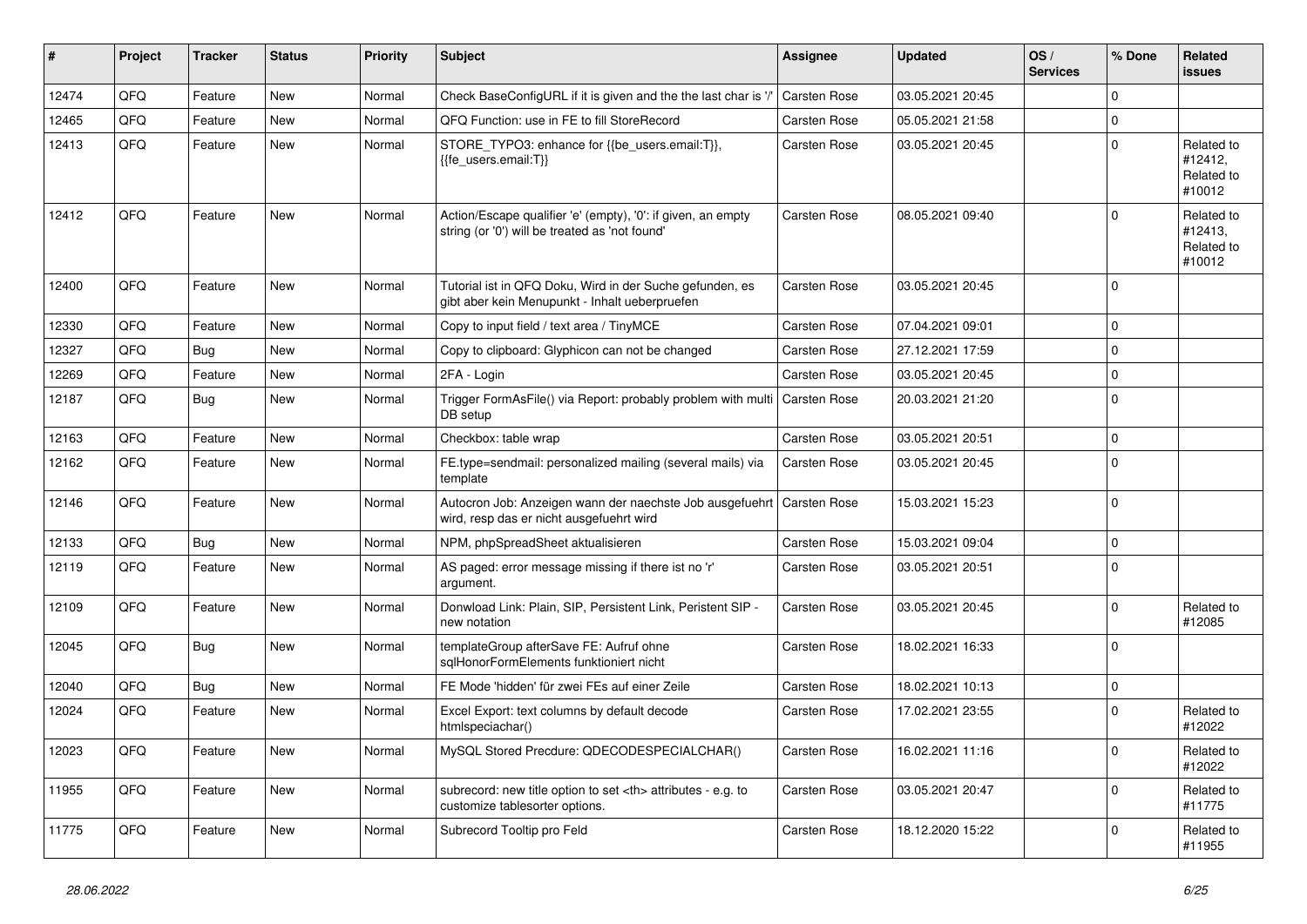| $\sharp$ | Project | <b>Tracker</b> | <b>Status</b> | <b>Priority</b> | <b>Subject</b>                                                                      | <b>Assignee</b>     | <b>Updated</b>   | OS/<br><b>Services</b> | % Done         | Related<br><b>issues</b>                                             |
|----------|---------|----------------|---------------|-----------------|-------------------------------------------------------------------------------------|---------------------|------------------|------------------------|----------------|----------------------------------------------------------------------|
| 11752    | QFQ     | <b>Bug</b>     | New           | Normal          | checkbox renders multiple input elements with same name                             | Carsten Rose        | 17.12.2020 14:58 |                        | 0              | Related to<br>#11750                                                 |
| 11747    | QFQ     | Feature        | <b>New</b>    | Normal          | Maintenance Page with Redirect                                                      | Carsten Rose        | 03.05.2021 20:47 |                        | 0              | Related to<br>#11741                                                 |
| 11702    | QFQ     | Feature        | New           | Normal          | HTML Special Char makes no sense for 'allbut' if '&' is<br>forbidden                | Carsten Rose        | 07.12.2021 16:35 |                        | $\Omega$       | Related to<br>#5112,<br>Related to<br>#14320                         |
| 11695    | QFQ     | Bug            | <b>New</b>    | Normal          | MultiForm required FE Error                                                         | Carsten Rose        | 04.12.2020 13:34 |                        | 0              |                                                                      |
| 11668    | QFQ     | <b>Bug</b>     | New           | Normal          | Play function.sql - problem with mysql                                              | Carsten Rose        | 03.05.2021 20:48 |                        | 0              |                                                                      |
| 11667    | QFQ     | Bug            | New           | Normal          | MySQL mariadb-server-10.3: Incorrect datetime value                                 | Carsten Rose        | 03.05.2021 20:48 |                        | 0              |                                                                      |
| 11523    | QFQ     | Feature        | New           | Normal          | Mit dynamic Update erkennen, ob Upload gemacht wurde                                | Carsten Rose        | 13.11.2020 15:07 |                        | 0              | Related to<br>#9533                                                  |
| 11516    | QFQ     | Feature        | New           | Normal          | Multi Page Form (Previous/Next Buttons)                                             | Carsten Rose        | 16.03.2021 17:52 |                        | $\Omega$       |                                                                      |
| 11504    | QFQ     | Feature        | New           | Normal          | Dynamic Update: Button text update for 'Save',' Close' &<br>'Delete'                | Carsten Rose        | 12.11.2020 23:44 |                        | $\Omega$       |                                                                      |
| 11460    | QFQ     | Feature        | <b>New</b>    | Normal          | Easier creation of changelog: gitchangelog                                          | Carsten Rose        | 12.06.2021 10:20 |                        | 0              | Related to<br>#13467                                                 |
| 11239    | QFQ     | <b>Bug</b>     | New           | Normal          | Radiobutton (plain): horizontales Rendern abhängig vom<br>Datentyp in der Datenbank | Carsten Rose        | 30.09.2020 18:37 |                        | $\Omega$       |                                                                      |
| 11080    | QFQ     | Feature        | <b>New</b>    | Normal          | Send MQTT messages                                                                  | Carsten Rose        | 29.08.2020 19:49 |                        | 0              |                                                                      |
| 10996    | QFQ     | Feature        | New           | Normal          | Download video via sip: no seek                                                     | Carsten Rose        | 12.08.2020 14:18 |                        | $\Omega$       |                                                                      |
| 10979    | QFQ     | Feature        | <b>New</b>    | Normal          | Ajax Calls an API - dataReport                                                      | Carsten Rose        | 11.05.2022 12:15 |                        | 0              |                                                                      |
| 10976    | QFQ     | Feature        | New           | Normal          | Excel Export Verbesserungen                                                         | Carsten Rose        | 06.08.2020 10:56 |                        | 0              |                                                                      |
| 10937    | QFQ     | <b>Bug</b>     | <b>New</b>    | Normal          | Fehler mit abhängigen Select- Feldern beim Positionieren                            | <b>Carsten Rose</b> | 12.11.2020 23:45 |                        | 0              |                                                                      |
| 10819    | QFQ     | Feature        | New           | Normal          | Persistent SIP - second try                                                         | Carsten Rose        | 29.06.2020 23:02 |                        | $\Omega$       | Related to<br>#6261                                                  |
| 10714    | QFQ     | Feature        | <b>New</b>    | Normal          | multi Table Form                                                                    | Carsten Rose        | 16.03.2021 18:44 |                        | 0              |                                                                      |
| 10704    | QFQ     | <b>Bug</b>     | New           | Normal          | wkhtml problem rendering fullCalendar.js / fabric.js >><br>successor: puppeteer     | Carsten Rose        | 12.11.2020 23:45 |                        | $\Omega$       | Related to<br>#5024,<br>Related to<br>#4650,<br>Related to<br>#10715 |
| 10658    | QFQ     | Bug            | New           | Normal          | processReadOnly broken                                                              | Carsten Rose        | 27.05.2020 17:55 |                        | $\Omega$       |                                                                      |
| 10593    | QFQ     | Feature        | <b>New</b>    | Normal          | label2: text behind input element                                                   | Carsten Rose        | 16.05.2020 10:57 |                        | $\overline{0}$ |                                                                      |
| 10588    | QFQ     | <b>Bug</b>     | New           | Normal          | typeahed Tag: Doku anpassen                                                         | Carsten Rose        | 12.11.2020 23:45 |                        | $\Omega$       |                                                                      |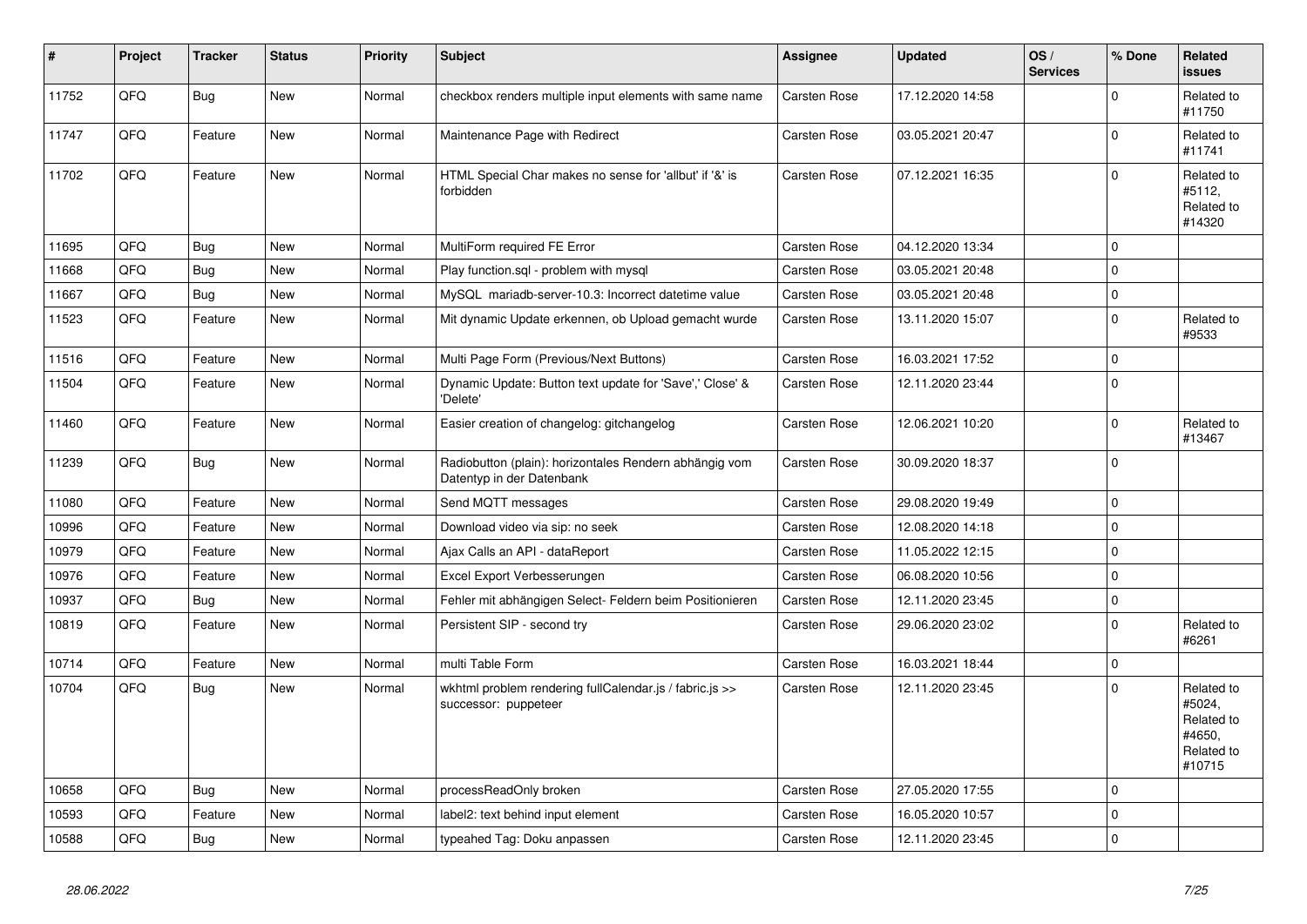| #     | Project | <b>Tracker</b> | <b>Status</b> | <b>Priority</b> | <b>Subject</b>                                                                                                                        | Assignee            | <b>Updated</b>   | OS/<br><b>Services</b> | % Done      | Related<br><b>issues</b>                                             |
|-------|---------|----------------|---------------|-----------------|---------------------------------------------------------------------------------------------------------------------------------------|---------------------|------------------|------------------------|-------------|----------------------------------------------------------------------|
| 10322 | QFQ     | <b>Bug</b>     | <b>New</b>    | Normal          | FormElement / Radio: missing column 'enum' >> FE not<br>reported                                                                      | <b>Carsten Rose</b> | 07.05.2020 09:37 |                        | 0           |                                                                      |
| 10119 | QFQ     | Feature        | <b>New</b>    | Normal          | Dropdown (selectlist) & TypeAhead: format and catagorize<br>list                                                                      | Carsten Rose        | 07.05.2020 09:36 |                        | $\Omega$    |                                                                      |
| 10115 | QFQ     | Feature        | New           | Normal          | TypeAhead: static list                                                                                                                | Carsten Rose        | 26.02.2020 16:42 |                        | 100         |                                                                      |
| 10082 | QFQ     | <b>Bug</b>     | New           | Normal          | FE.type=SELECT - 'sanatize' Class                                                                                                     | Carsten Rose        | 07.05.2020 09:36 |                        | $\Omega$    | Related to<br>#10081                                                 |
| 10080 | QFQ     | Feature        | New           | Normal          | Popup on 'save' / 'close': configure dialog (answer<br>yes/no/cancle/)                                                                | Carsten Rose        | 28.03.2021 20:52 |                        | 0           | Is duplicate<br>of #12262                                            |
| 10014 | QFQ     | Feature        | New           | Normal          | Manual.rst: describe behaviour and process order of<br>fillStoreVar, slaveId, sqlBefore,                                              | Carsten Rose        | 01.02.2020 22:31 |                        | 0           |                                                                      |
| 9983  | QFQ     | Feature        | <b>New</b>    | Normal          | Report Notation: new keyword 'range'                                                                                                  | Carsten Rose        | 01.02.2020 15:55 |                        | $\mathbf 0$ |                                                                      |
| 9927  | QFQ     | Feature        | New           | Normal          | QFQ Update: a) Update nur machen wenn BE User<br>eingeloggt ist., b) Bei Fehler genaue Meldung welcher<br>Updateschritt Probleme hat. | Carsten Rose        | 22.01.2020 12:59 |                        | $\mathbf 0$ |                                                                      |
| 9811  | QFQ     | Feature        | <b>New</b>    | Normal          | Report: tag every n'th row                                                                                                            | Carsten Rose        | 01.02.2020 23:22 |                        | 0           |                                                                      |
| 9783  | QFQ     | Bug            | New           | Normal          | Email with special characters                                                                                                         | Carsten Rose        | 01.02.2020 23:22 |                        | $\Omega$    |                                                                      |
| 9781  | QFQ     | Feature        | New           | Normal          | Button: CSS class to make buttons smaller                                                                                             | Carsten Rose        | 01.02.2020 23:22 |                        | 0           |                                                                      |
| 9777  | QFQ     | Feature        | New           | Normal          | Logging QFQ Variables                                                                                                                 | Carsten Rose        | 16.12.2019 17:17 |                        | $\Omega$    |                                                                      |
| 9773  | QFQ     | Bug            | New           | Normal          | form.parameter.formModeGlobal=requiredOff                                                                                             | Carsten Rose        | 01.02.2020 15:56 |                        | $\mathbf 0$ |                                                                      |
| 9707  | QFQ     | Feature        | New           | Normal          | SIP security: encode pageld and check pageld on decode                                                                                | Carsten Rose        | 01.02.2020 23:22 |                        | 0           |                                                                      |
| 9706  | QFQ     | Feature        | New           | Normal          | Multi File Upload (hidden template group)                                                                                             | Carsten Rose        | 01.02.2020 23:22 |                        | $\Omega$    | Related to<br>#7521,<br>Related to<br>#5562,<br>Related to<br>#13330 |
| 9602  | QFQ     | Feature        | <b>New</b>    | Normal          | Form definition as JSON                                                                                                               | <b>Carsten Rose</b> | 01.02.2020 23:21 |                        | $\Omega$    | Related to<br>#9600                                                  |
| 9537  | QFQ     | Feature        | <b>New</b>    | Normal          | FormEditor: Edit fieldset in FrontEnd                                                                                                 | Carsten Rose        | 01.02.2020 23:22 |                        | $\mathbf 0$ |                                                                      |
| 9533  | QFQ     | <b>Bug</b>     | New           | Normal          | FE.type=upload: Check in 'beforeSave' if upload is given                                                                              | Carsten Rose        | 01.02.2020 23:22 |                        | $\Omega$    | Related to<br>#11523                                                 |
| 9352  | QFQ     | Feature        | New           | Normal          | FE 'Native' fire slaveld, sqlAfter, sqlIns                                                                                            | Carsten Rose        | 01.02.2020 23:22 |                        | $\pmb{0}$   |                                                                      |
| 9348  | QFQ     | Feature        | New           | Normal          | defaultThumbnailSize: pre render thumbnails                                                                                           | Carsten Rose        | 12.06.2021 09:05 |                        | 0           |                                                                      |
| 9317  | QFQ     | <b>Bug</b>     | New           | Normal          | FE.type=note: with dynamic show/hidden an empty label<br>causes trouble                                                               | Carsten Rose        | 01.02.2020 23:22 |                        | 0           |                                                                      |
| 9275  | QFQ     | <b>Bug</b>     | New           | Normal          | autcron: t3 page, which takes to long to respond, is not<br>reported properly                                                         | Carsten Rose        | 01.02.2020 23:22 |                        | 100         |                                                                      |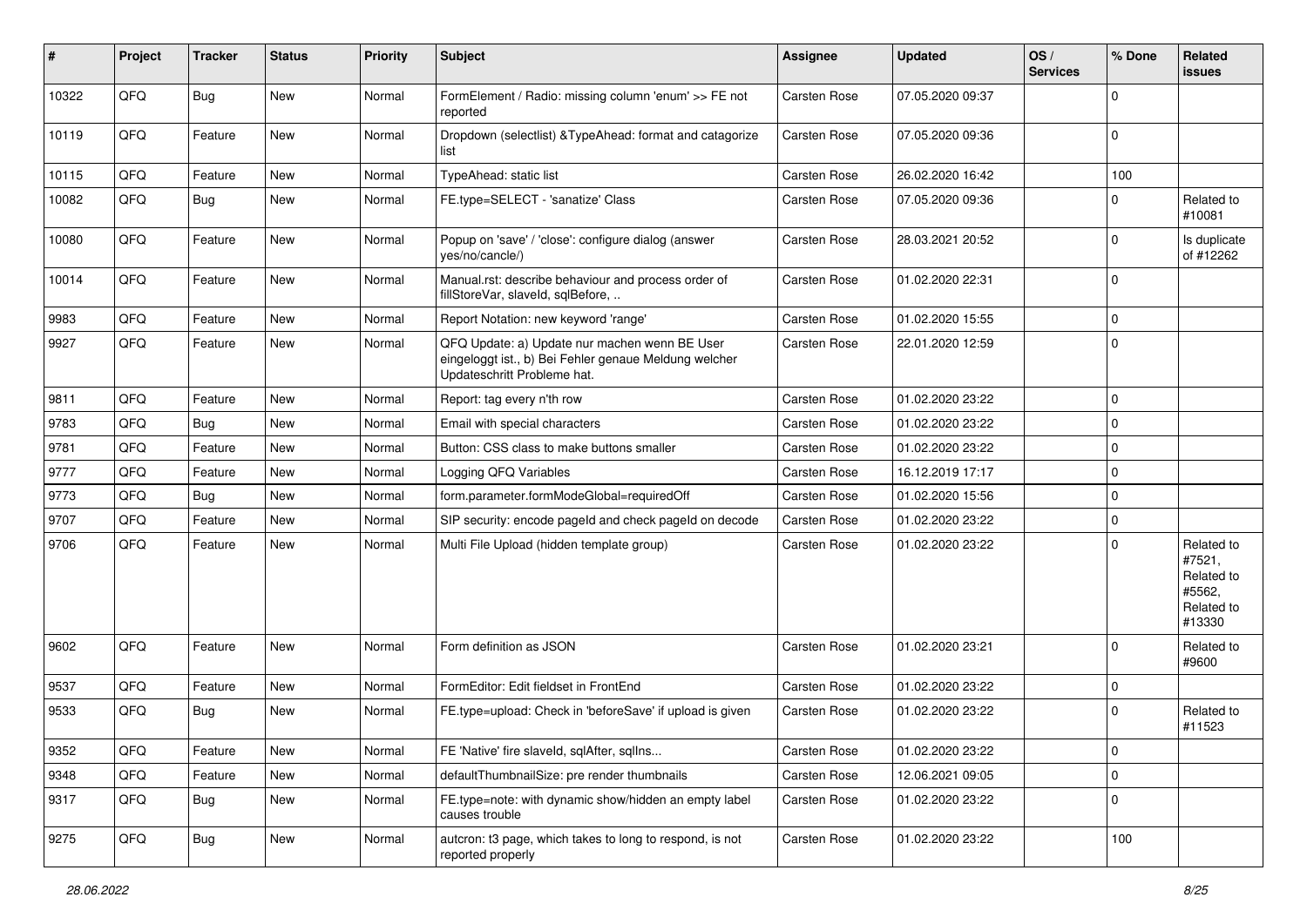| #    | Project | <b>Tracker</b> | <b>Status</b> | <b>Priority</b> | <b>Subject</b>                                                                                         | <b>Assignee</b>     | <b>Updated</b>   | OS/<br><b>Services</b> | % Done      | Related<br><b>issues</b> |
|------|---------|----------------|---------------|-----------------|--------------------------------------------------------------------------------------------------------|---------------------|------------------|------------------------|-------------|--------------------------|
| 9221 | QFQ     | Feature        | <b>New</b>    | Normal          | typeAhead: Zeichenlimite ausschalten                                                                   | Carsten Rose        | 08.05.2021 17:06 |                        | $\mathbf 0$ |                          |
| 9208 | QFQ     | Feature        | New           | Normal          | Manage 'recent' records                                                                                | Carsten Rose        | 01.02.2020 23:22 |                        | 0           |                          |
| 9177 | QFQ     | <b>Bug</b>     | New           | Normal          | Bug? QFQ tries to save an action FE, which has real<br>existing column name                            | <b>Carsten Rose</b> | 01.02.2020 23:22 |                        | $\mathbf 0$ |                          |
| 9136 | QFQ     | Feature        | New           | Normal          | Create ZIP files with dynamic PDFs                                                                     | Carsten Rose        | 01.02.2020 23:22 |                        | 0           |                          |
| 9129 | QFQ     | Feature        | New           | Normal          | sqlValidate: Message as notification, not as error                                                     | <b>Carsten Rose</b> | 01.02.2020 23:22 |                        | $\mathbf 0$ | Related to<br>#9128      |
| 9128 | QFQ     | Feature        | New           | Normal          | Error Message: not replaced variables- a) replace back to<br>'{{', b) underline                        | <b>Carsten Rose</b> | 01.02.2020 23:22 |                        | $\Omega$    | Related to<br>#9129      |
| 9127 | QFQ     | Bug            | <b>New</b>    | Normal          | Error Message: change 'roll over' color - text not readable                                            | <b>Carsten Rose</b> | 01.02.2020 23:22 |                        | 0           |                          |
| 9077 | QFQ     | Bug            | <b>New</b>    | Normal          | typeAheadSql: report broken SQL                                                                        | Carsten Rose        | 01.02.2020 23:22 |                        | $\mathbf 0$ |                          |
| 9013 | QFQ     | <b>Bug</b>     | <b>New</b>    | Normal          | Error in Twig template not handled                                                                     | Carsten Rose        | 20.10.2021 13:43 |                        | 0           |                          |
| 8975 | QFQ     | Feature        | New           | Normal          | Report Notation: 2.0                                                                                   | Carsten Rose        | 01.02.2020 23:22 |                        | $\pmb{0}$   | Related to<br>#8963      |
| 8806 | QFQ     | Feature        | New           | Normal          | SQL Function nl2br                                                                                     | Carsten Rose        | 01.02.2020 23:22 |                        | 0           |                          |
| 8719 | QFQ     | Feature        | New           | Normal          | extraButtonLock: add support for 0/1                                                                   | Carsten Rose        | 01.02.2020 23:22 |                        | 0           |                          |
| 8702 | QFQ     | Feature        | <b>New</b>    | Normal          | Load Record which is locked: missing user info                                                         | <b>Carsten Rose</b> | 11.12.2019 16:16 |                        | $\Omega$    | Related to<br>#9789      |
| 8336 | QFQ     | Feature        | <b>New</b>    | Normal          | Form > modified > Close New: a) Optional disable popup, b)<br>custom text, c) mode on save: closelstay | <b>Carsten Rose</b> | 01.02.2020 23:22 |                        | $\Omega$    | Related to<br>#8335      |
| 8217 | QFQ     | Feature        | <b>New</b>    | Normal          | if-elseif-else construct                                                                               | Carsten Rose        | 16.03.2021 18:41 |                        | $\Omega$    | Related to<br>#10716     |
| 8187 | QFQ     | Feature        | New           | Normal          | Subrecord: enable/hide new button - make new/edit/delete<br>customizeable.                             | <b>Carsten Rose</b> | 06.03.2021 18:44 |                        | 0           | Related to<br>#11326     |
| 8089 | QFQ     | Feature        | <b>New</b>    | Normal          | Copy/Paste for FormElements                                                                            | <b>Carsten Rose</b> | 01.02.2020 23:22 |                        | $\Omega$    |                          |
| 8049 | QFQ     | <b>Bug</b>     | New           | Normal          | FE.type=note, column 'value': text moves some pixel to top<br>after save                               | <b>Carsten Rose</b> | 01.02.2020 23:22 |                        | $\mathbf 0$ |                          |
| 7924 | QFQ     | Feature        | <b>New</b>    | Normal          | Radio/Checkbox with Tooltip                                                                            | Carsten Rose        | 01.02.2020 23:22 |                        | 0           |                          |
| 7920 | QFQ     | Feature        | <b>New</b>    | Normal          | FE: Syntax Highlight, Zeinlenumbruch                                                                   | Carsten Rose        | 01.02.2020 10:03 |                        | 0           |                          |
| 7890 | QFQ     | <b>Bug</b>     | <b>New</b>    | Normal          | FormElement 'required': extraButtonInfo not aligned                                                    | Carsten Rose        | 11.06.2021 21:17 |                        | 0           | Related to<br>#11517     |
| 7812 | QFQ     | Feature        | New           | Normal          | FE 'Subrecord' - new option 'subrecordShowFilter',<br>'subrecordPaging'                                | <b>Carsten Rose</b> | 01.02.2020 23:22 |                        | $\Omega$    |                          |
| 7795 | QFQ     | <b>Bug</b>     | New           | Normal          | Readonly Form: Typeahead-Felder                                                                        | <b>Carsten Rose</b> | 01.02.2020 23:22 |                        | $\pmb{0}$   |                          |
| 7685 | QFQ     | <b>Bug</b>     | <b>New</b>    | Normal          | Open FormElement from QFQ error message and save<br>modified record: error about missing {{formId:F}}  | <b>Carsten Rose</b> | 01.02.2020 23:22 |                        | $\mathbf 0$ |                          |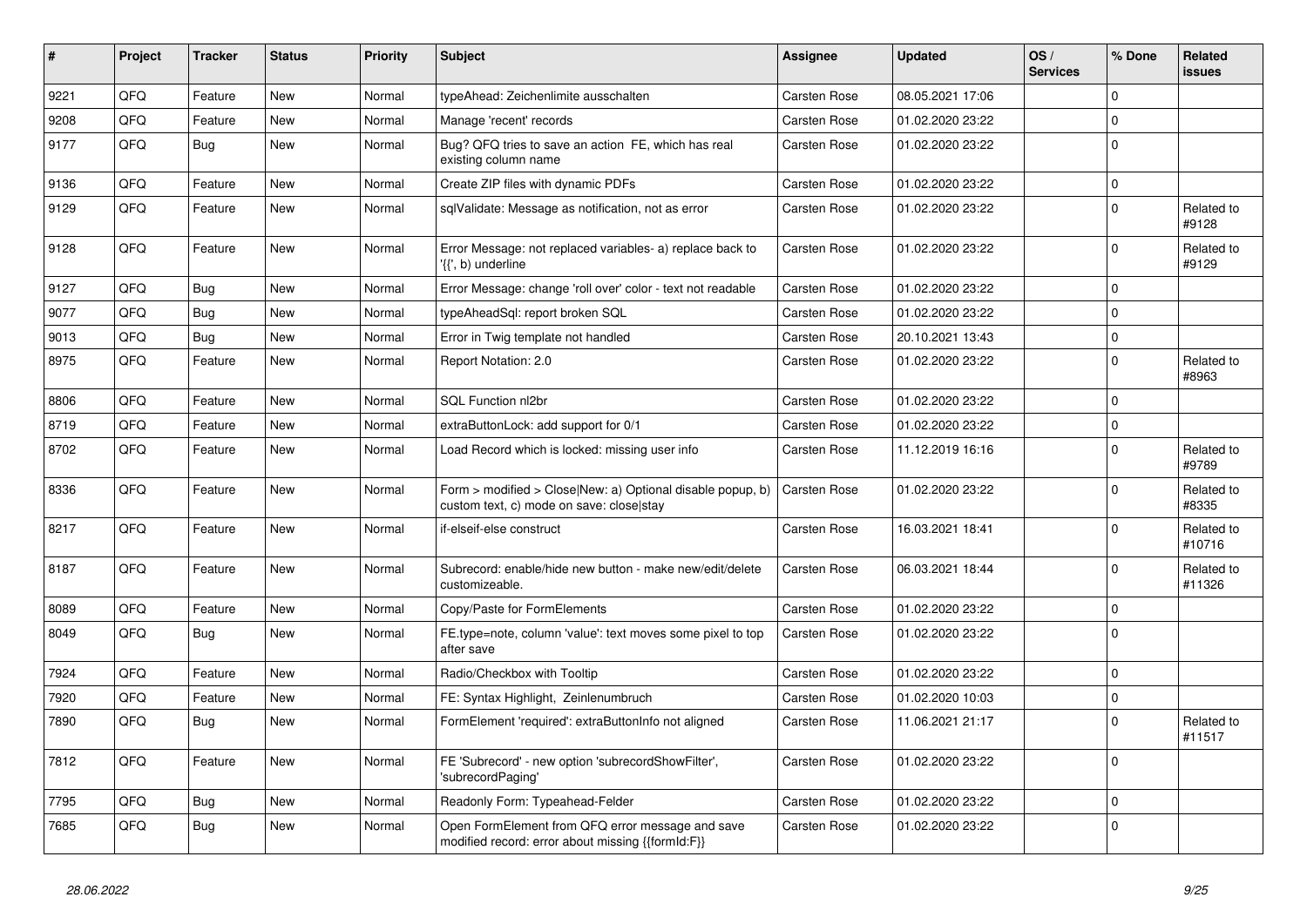| #    | Project | <b>Tracker</b> | <b>Status</b> | <b>Priority</b> | <b>Subject</b>                                                                 | <b>Assignee</b>     | <b>Updated</b>   | OS/<br><b>Services</b> | % Done      | Related<br><b>issues</b> |
|------|---------|----------------|---------------|-----------------|--------------------------------------------------------------------------------|---------------------|------------------|------------------------|-------------|--------------------------|
| 7683 | QFQ     | Feature        | <b>New</b>    | Normal          | Special column names in '{{ SELECT  AS _link }}' should<br>be detected         | Carsten Rose        | 01.02.2020 23:21 |                        | $\mathbf 0$ |                          |
| 7681 | QFQ     | Feature        | <b>New</b>    | Normal          | Optional switch off 'check for modified record'                                | Carsten Rose        | 01.02.2020 23:21 |                        | $\mathbf 0$ |                          |
| 7660 | QFQ     | Feature        | <b>New</b>    | Normal          | IMAP: import mails to DB, move / delete mails                                  | Carsten Rose        | 01.02.2020 09:52 |                        | $\pmb{0}$   |                          |
| 7574 | QFQ     | Bug            | New           | Normal          | Substitute error: form element not reported / dont parse<br>Form.note          | Carsten Rose        | 01.02.2020 23:21 |                        | $\mathbf 0$ |                          |
| 7547 | QFQ     | Bug            | <b>New</b>    | Normal          | Error Message in afterSave: wrong parameter column<br>reported                 | Carsten Rose        | 01.02.2020 23:22 |                        | $\mathbf 0$ |                          |
| 7524 | QFQ     | <b>Bug</b>     | New           | Normal          | QFQ throws a 'General Error' if 'fileadmin/protected/log/' is<br>not writeable | Carsten Rose        | 01.02.2020 23:22 |                        | $\mathbf 0$ |                          |
| 7521 | QFQ     | Feature        | New           | Normal          | TemplateGroup: fe.type=upload                                                  | Carsten Rose        | 01.02.2020 23:21 |                        | $\mathbf 0$ | Related to<br>#9706      |
| 7520 | QFQ     | Feature        | <b>New</b>    | Normal          | QR Code:  AS _qr ( AS _link)                                                   | Carsten Rose        | 01.02.2020 23:22 |                        | $\mathbf 0$ |                          |
| 7519 | QFQ     | Feature        | New           | Normal          | Select: Multi                                                                  | Carsten Rose        | 01.02.2020 23:22 |                        | $\mathbf 0$ |                          |
| 7513 | QFQ     | <b>Bug</b>     | <b>New</b>    | Normal          | Radios not correct aligned                                                     | Carsten Rose        | 01.02.2020 23:22 |                        | $\mathbf 0$ |                          |
| 7512 | QFQ     | <b>Bug</b>     | <b>New</b>    | Normal          | FE: inputType=number >> 'pattern' is not respected                             | Carsten Rose        | 01.02.2020 23:22 |                        | $\mathbf 0$ |                          |
| 7481 | QFQ     | Feature        | <b>New</b>    | Normal          | Detect 'BaseUrl' automatically                                                 | Carsten Rose        | 01.02.2020 23:21 |                        | $\mathbf 0$ |                          |
| 7480 | QFQ     | Feature        | New           | Normal          | Record History (Undo / Redo)                                                   | Carsten Rose        | 11.12.2019 16:16 |                        | $\pmb{0}$   | Related to<br>#2361      |
| 7342 | QFQ     | Feature        | <b>New</b>    | Normal          | add content = hide this                                                        | Carsten Rose        | 01.02.2020 23:21 |                        | $\mathbf 0$ |                          |
| 7280 | QFQ     | Feature        | New           | Normal          | recently used table                                                            | Carsten Rose        | 01.02.2020 23:21 |                        | $\mathbf 0$ |                          |
| 7261 | QFQ     | Bug            | New           | Normal          | Report pathFilename for user without path, only the filename                   | <b>Carsten Rose</b> | 01.02.2020 23:21 |                        | $\mathbf 0$ |                          |
| 7239 | QFQ     | Feature        | <b>New</b>    | Normal          | TinyMCE: html tag whitelist                                                    | Carsten Rose        | 01.02.2020 23:21 |                        | $\pmb{0}$   | Related to<br>#14320     |
| 7219 | QFQ     | <b>Bug</b>     | <b>New</b>    | Normal          | typeSheadSql / typeAheadSqlPrefetch: change to curly<br>braces                 | Carsten Rose        | 01.02.2020 23:21 |                        | $\mathbf 0$ |                          |
| 7175 | QFQ     | Feature        | New           | Normal          | Upload: md5 hash as filename                                                   | Carsten Rose        | 01.02.2020 23:21 |                        | $\mathbf 0$ |                          |
| 7119 | QFQ     | Feature        | <b>New</b>    | Normal          | Upload: scaleDownWidth, scaleDownHeight                                        | Carsten Rose        | 01.02.2020 23:21 |                        | $\mathbf 0$ |                          |
| 7109 | QFQ     | Feature        | New           | Normal          | Dynamic Updates: row/element hide                                              | Carsten Rose        | 01.02.2020 23:22 |                        | $\mathbf 0$ | Has duplicate<br>#4081   |
| 7102 | QFQ     | Feature        | <b>New</b>    | Normal          | Comment sign in report: '#' and '--'                                           | <b>Carsten Rose</b> | 01.02.2020 23:21 |                        | $\mathbf 0$ |                          |
| 7099 | QFQ     | Feature        | <b>New</b>    | Normal          | <b>Redesign FormEditor</b>                                                     | Carsten Rose        | 01.02.2020 23:21 |                        | $\mathbf 0$ |                          |
| 7014 | QFQ     | Bug            | New           | Normal          | Sending invalid emails succeeds when<br>debug.redirectAllMailTo is set         | Carsten Rose        | 01.02.2020 23:21 |                        | $\mathbf 0$ |                          |
| 7002 | QFQ     | Bug            | New           | Normal          | Dynamic Update: row does not disappear / appear                                | <b>Carsten Rose</b> | 01.02.2020 23:22 |                        | $\mathbf 0$ |                          |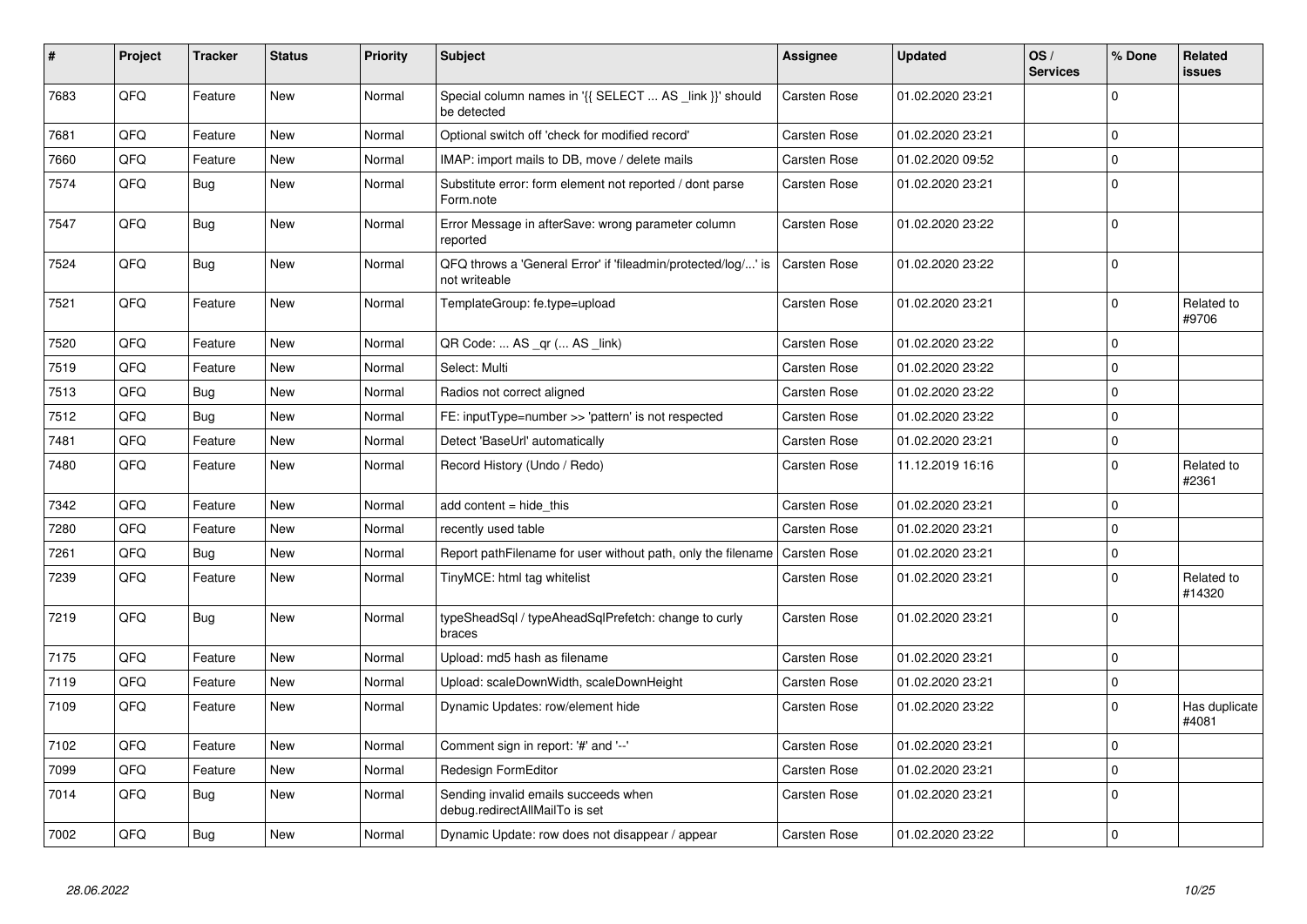| #    | Project | <b>Tracker</b> | <b>Status</b> | <b>Priority</b> | <b>Subject</b>                                                                                                             | Assignee            | <b>Updated</b>   | OS/<br><b>Services</b> | % Done         | Related<br><b>issues</b>                    |
|------|---------|----------------|---------------|-----------------|----------------------------------------------------------------------------------------------------------------------------|---------------------|------------------|------------------------|----------------|---------------------------------------------|
| 6912 | QFQ     | Bug            | <b>New</b>    | Normal          | error Message Var 'deadline' already set in SIP - in Form<br>with FE.value={{deadline:R:::{{deadlinePeriod:Y}}}}           | <b>Carsten Rose</b> | 01.02.2020 23:21 |                        | 0              |                                             |
| 6855 | QFQ     | Feature        | New           | Normal          | With {{feUser:U}}!={{feUser:T}}: Save / Delete: only possible<br>with {{feUserSave:U}}='yes' and '{{feUserDelete:U}}='yes' | <b>Carsten Rose</b> | 01.02.2020 23:21 |                        | $\Omega$       |                                             |
| 6765 | QFQ     | Feature        | <b>New</b>    | Normal          | Moeglichkeit via QFQ eigene Logs zu schreiben                                                                              | Carsten Rose        | 01.02.2020 23:21 |                        | 0              |                                             |
| 6723 | QFQ     | Feature        | <b>New</b>    | Normal          | Report QFQ Installation and Version                                                                                        | Carsten Rose        | 12.06.2021 09:07 |                        | $\Omega$       |                                             |
| 6677 | QFQ     | <b>Bug</b>     | New           | Normal          | Error message FE Action Element: no/wrong FE reference<br>who cause the problem.                                           | <b>Carsten Rose</b> | 01.02.2020 23:21 |                        | $\Omega$       |                                             |
| 6609 | QFQ     | Feature        | <b>New</b>    | Normal          | Formlet: JSON API erweitern                                                                                                | Carsten Rose        | 01.02.2020 23:21 |                        | 50             |                                             |
| 6602 | QFQ     | Feature        | <b>New</b>    | Normal          | Formlet: in Report auf Mausklick ein mini-form oeffnen                                                                     | Carsten Rose        | 11.12.2019 16:16 |                        | 0              |                                             |
| 6594 | QFQ     | Feature        | New           | Normal          | Excel: on download, check if there is a valid sip                                                                          | Carsten Rose        | 01.02.2020 23:21 |                        | 0              |                                             |
| 6483 | QFQ     | Bug            | New           | Normal          | R Store funktioniert nicht bei 'Report Notation' im FE                                                                     | <b>Carsten Rose</b> | 01.02.2020 23:21 |                        | $\overline{0}$ |                                             |
| 6462 | QFQ     | Bug            | New           | Normal          | File Upload: Nutzlose Fehlermeldung wenn Datei zu gross                                                                    | Carsten Rose        | 01.02.2020 23:21 |                        | $\Omega$       | Related to<br>#6139                         |
| 6437 | QFQ     | Feature        | <b>New</b>    | Normal          | Neuer Mode Button bei FormElementen                                                                                        | <b>Carsten Rose</b> | 01.02.2020 23:21 |                        | $\Omega$       | Related to<br>#9668,<br>Blocked by<br>#9678 |
| 6292 | QFQ     | Feature        | <b>New</b>    | Normal          | Download: File speichern mit Hash aber original Filename in<br>der Datenbank vermerken fuer Downloads                      | Carsten Rose        | 01.02.2020 23:21 |                        | $\Omega$       |                                             |
| 6289 | QFQ     | Feature        | New           | Normal          | Form: Log                                                                                                                  | Carsten Rose        | 01.02.2020 23:21 |                        | 0              |                                             |
| 6261 | QFQ     | Feature        | <b>New</b>    | Normal          | Persistent SIP                                                                                                             | Carsten Rose        | 12.06.2021 09:07 |                        | $\Omega$       | Related to<br>#10819                        |
| 5782 | QFQ     | Feature        | New           | Normal          | NextCloud API                                                                                                              | <b>Carsten Rose</b> | 01.02.2020 10:02 |                        | $\overline{0}$ |                                             |
| 5576 | QFQ     | Bug            | <b>New</b>    | Normal          | Using MySQL 'DROP' requires privilege - wich is not really<br>necessary.                                                   | <b>Carsten Rose</b> | 01.02.2020 23:21 |                        | $\Omega$       |                                             |
| 5559 | QFQ     | <b>Bug</b>     | New           | Normal          | FE.type = Upload: 'accept' might contain variables                                                                         | Carsten Rose        | 11.05.2020 21:23 |                        | $\Omega$       |                                             |
| 5345 | QFQ     | Feature        | <b>New</b>    | Normal          | Report: UPDATE / INSERT / DELETE statements should<br>trigger subqueries, depending on the result.                         | <b>Carsten Rose</b> | 27.05.2020 16:11 |                        | $\Omega$       |                                             |
| 5305 | QFQ     | Bug            | New           | Normal          | Upload FormElement: nicht disabled by readonly Form                                                                        | <b>Carsten Rose</b> | 16.06.2021 13:43 |                        | $\Omega$       | Related to<br>#9347,<br>Related to<br>#9834 |
| 5131 | QFQ     | Feature        | New           | Normal          | Activate Spin Gear ('wait/busy' indicator) via LINK attribute                                                              | Carsten Rose        | 01.02.2020 23:21 |                        | $\Omega$       |                                             |
| 4756 | QFQ     | <b>Bug</b>     | <b>New</b>    | Normal          | Form dirty even nothing changes                                                                                            | Carsten Rose        | 11.12.2019 16:16 |                        | $\Omega$       |                                             |
| 4413 | QFQ     | Feature        | New           | Normal          | fieldset: show/hidden, modeSql, dynamicUpdate                                                                              | <b>Carsten Rose</b> | 09.02.2022 15:19 |                        | 0              |                                             |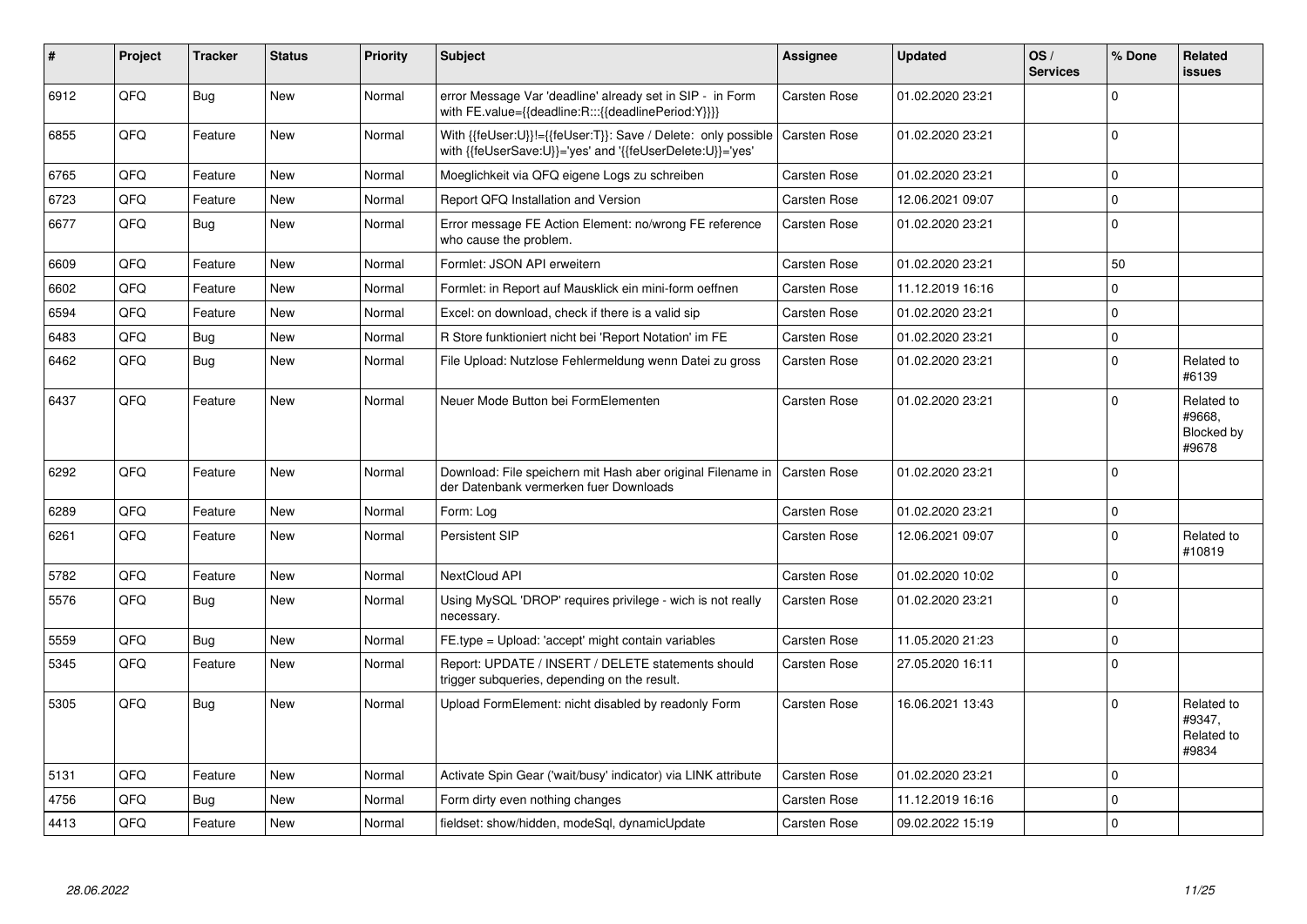| #     | Project | <b>Tracker</b> | <b>Status</b> | <b>Priority</b> | <b>Subject</b>                                                                                    | <b>Assignee</b>     | <b>Updated</b>   | OS/<br><b>Services</b> | % Done         | Related<br><b>issues</b>                                              |
|-------|---------|----------------|---------------|-----------------|---------------------------------------------------------------------------------------------------|---------------------|------------------|------------------------|----------------|-----------------------------------------------------------------------|
| 4250  | QFQ     | Feature        | New           | Normal          | AutoCron in QFQ via PHP                                                                           | Carsten Rose        | 01.02.2020 23:21 |                        | $\Omega$       | Related to<br>#3292,<br>Related to<br>#3291                           |
| 4082  | QFQ     | Feature        | <b>New</b>    | Normal          | Dynamic Update: modeSql - useful default                                                          | Carsten Rose        | 01.02.2020 23:22 |                        | $\pmb{0}$      |                                                                       |
| 4050  | QFQ     | Feature        | New           | Normal          | sql.log: 1) FormElement ID which causes a specific action,<br>2) Result in the same row.          | Carsten Rose        | 15.04.2020 11:35 |                        | 0              | Related to<br>#5458                                                   |
| 4023  | QFQ     | Feature        | New           | Normal          | prepared statements - FE action: salveld, sqllnsert,<br>sqlUpdate, sqlDelete, sqlBefore, sqlAfter | Carsten Rose        | 11.12.2019 16:15 |                        | 0              |                                                                       |
| 3864  | QFQ     | Feature        | New           | Normal          | Encrypt / decrypt field                                                                           | Carsten Rose        | 08.03.2021 18:08 |                        | 0              |                                                                       |
| 3547  | QFQ     | <b>Bug</b>     | New           | Normal          | FE of type 'note' causes writing of empty fields.                                                 | Carsten Rose        | 01.02.2020 23:21 |                        | $\overline{0}$ |                                                                       |
| 3504  | QFQ     | Feature        | <b>New</b>    | Normal          | Logging: welche Action FEs werden wann wie ausgefuehrt                                            | Carsten Rose        | 01.02.2020 23:21 |                        | $\Omega$       | Related to<br>#5458,<br>Related to<br>#4092                           |
| 3432  | QFQ     | Feature        | <b>New</b>    | Normal          | subrecord: dynamicUpdate                                                                          | Carsten Rose        | 11.06.2020 21:10 |                        | $\Omega$       | Related to<br>#5691                                                   |
| 2361  | QFQ     | Feature        | <b>New</b>    | Normal          | Logging wer/wann/wo welches Formular aufgerufen hat                                               | <b>Carsten Rose</b> | 11.12.2019 16:15 |                        | $\Omega$       | Related to<br>#4432,<br>Related to<br>#7480                           |
| 13647 | QFQ     | <b>Bug</b>     | New           | Normal          | Autofocus funktioniert nicht auf Chrome                                                           | Benjamin Baer       | 19.03.2022 17:44 |                        | $\Omega$       |                                                                       |
| 13528 | QFQ     | <b>Bug</b>     | <b>New</b>    | Normal          | gfg.io > releases: es wird kein neues Release angelegt                                            | Benjamin Baer       | 19.03.2022 17:46 |                        | 0              |                                                                       |
| 12556 | QFQ     | Feature        | <b>New</b>    | Normal          | Pills Title: colored = static or dynamic on allrequiredgiven                                      | Benjamin Baer       | 19.03.2022 17:49 |                        | 0              |                                                                       |
| 12490 | QFQ     | Feature        | <b>New</b>    | Normal          | Loading Plugins in QFQ - see what tinymce does. (lazy<br>loading)                                 | Benjamin Baer       | 08.06.2022 10:37 |                        | $\Omega$       | Related to<br>#12611,<br>Related to<br>#10013,<br>Related to<br>#7732 |
| 12476 | QFQ     | Feature        | New           | Normal          | clearMe: a) should trigger 'dirty', b) sticky on textarea resize                                  | Benjamin Baer       | 04.01.2022 08:40 |                        | $\Omega$       | Related to<br>#9528                                                   |
| 14185 | QFQ     | Feature        | New           | Normal          | External/Autocron.php - better suitable directory                                                 | Support: System     | 28.05.2022 11:03 |                        | 0              |                                                                       |
| 12156 | QFQ     | Feature        | New           | Normal          | Form: Optional disable 'leave page'                                                               |                     | 03.05.2021 20:45 |                        | 0              |                                                                       |
| 12135 | QFQ     | Feature        | New           | Normal          | Subrecord: Notiz                                                                                  |                     | 24.04.2021 16:58 |                        | 0              |                                                                       |
| 12039 | QFQ     | Feature        | New           | Normal          | Missing htmlSpecialChar() in pre processing on form submit                                        |                     | 18.02.2021 00:09 |                        | $\Omega$       | Related to<br>#14320                                                  |
| 12038 | QFQ     | Feature        | New           | Normal          | a) STORE VAR: filenameOnlyStripUniq, b) SP:<br>QSTRIPUNIQ()                                       |                     | 17.02.2021 23:55 |                        | $\Omega$       |                                                                       |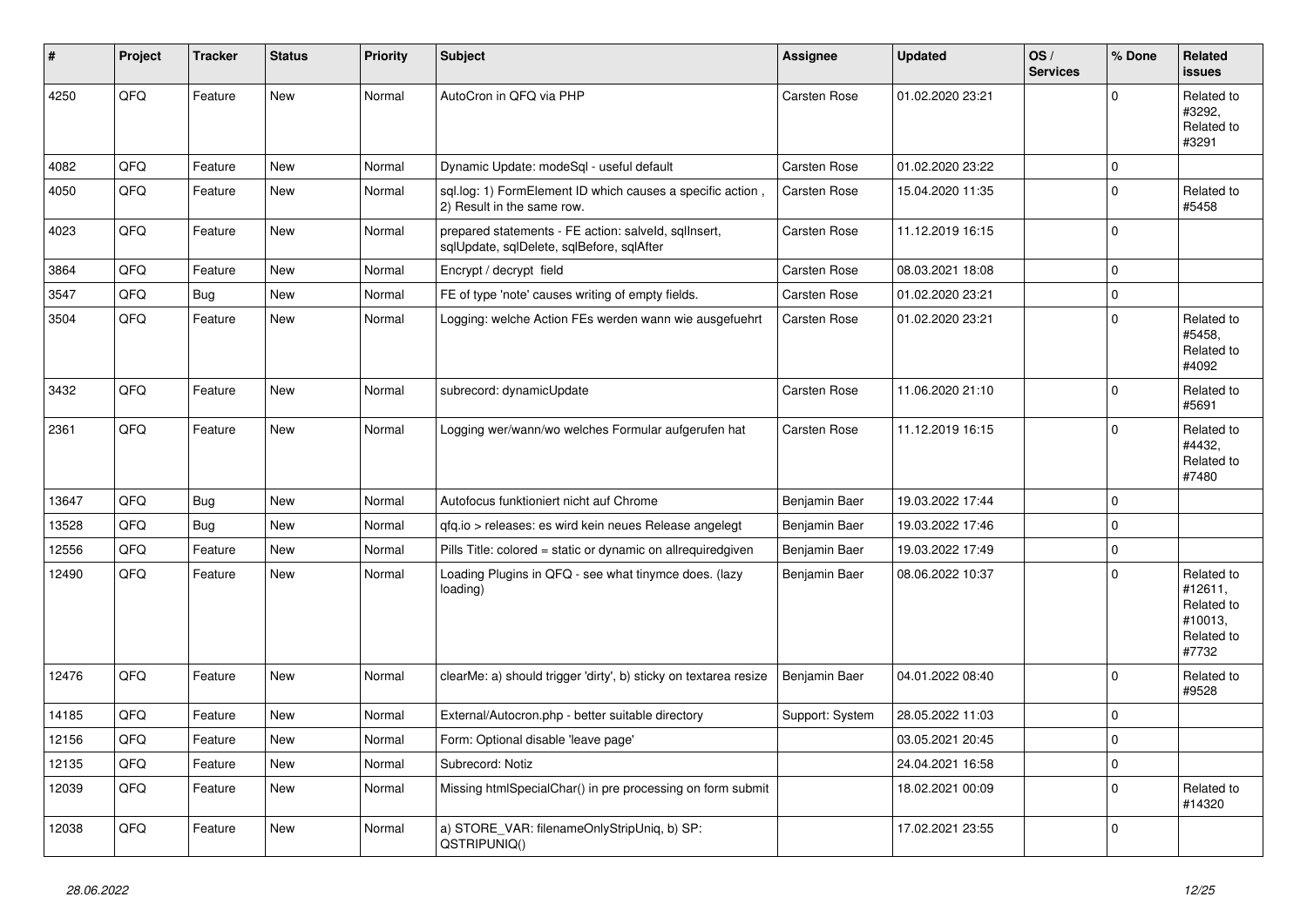| $\vert$ # | Project | <b>Tracker</b> | <b>Status</b> | <b>Priority</b> | <b>Subject</b>                                                             | <b>Assignee</b> | <b>Updated</b>   | OS/<br><b>Services</b> | % Done      | Related<br><b>issues</b>                      |
|-----------|---------|----------------|---------------|-----------------|----------------------------------------------------------------------------|-----------------|------------------|------------------------|-------------|-----------------------------------------------|
| 11716     | QFQ     | Feature        | <b>New</b>    | Normal          | Form an beliebiger Stelle im Report anzeigen                               |                 | 09.12.2020 09:47 |                        | $\mathbf 0$ |                                               |
| 11715     | QFQ     | <b>Bug</b>     | <b>New</b>    | Normal          | acceptZeroAsRequired and requiredOffButMark do not<br>coincide             |                 | 08.12.2020 12:13 |                        | $\Omega$    |                                               |
| 11535     | QFQ     | Feature        | <b>New</b>    | Normal          | Ability to create SQL columns in frontend QFQ forms                        |                 | 17.11.2020 12:11 |                        | $\mathbf 0$ |                                               |
| 11534     | QFQ     | Feature        | New           | Normal          | Report: Action on selected rows - Table batchprocessing<br>feature         |                 | 18.11.2020 08:15 |                        | $\mathbf 0$ |                                               |
| 11522     | QFQ     | <b>Bug</b>     | <b>New</b>    | Normal          | Aus/Einblenden von Reitern                                                 |                 | 13.11.2020 14:58 |                        | $\mathbf 0$ |                                               |
| 10890     | QFQ     | <b>Bug</b>     | New           | Normal          | AutoCron hangs                                                             |                 | 20.07.2020 13:56 |                        | $\pmb{0}$   |                                               |
| 10874     | QFQ     | Feature        | <b>New</b>    | Normal          | Erstellen eines Foreign Keys in der Tabelle "FormElement"                  |                 | 13.07.2020 10:11 |                        | $\mathbf 0$ |                                               |
| 10763     | QFQ     | Feature        | <b>New</b>    | Normal          | form accessed and submitted despite logout?                                |                 | 16.06.2020 11:43 |                        | $\mathbf 0$ |                                               |
| 10759     | QFQ     | <b>Bug</b>     | <b>New</b>    | Normal          | emptyMeansNull - Feld falsch aktualisiert                                  |                 | 12.11.2020 23:45 |                        | $\pmb{0}$   |                                               |
| 10384     | QFQ     | Feature        | <b>New</b>    | Normal          | Parameter Exchange QFQ Instances                                           |                 | 07.05.2020 09:38 |                        | $\mathbf 0$ |                                               |
| 10345     | QFQ     | Feature        | <b>New</b>    | Normal          | Templates - Patterns QFQ Style                                             |                 | 03.05.2021 21:01 |                        | $\mathbf 0$ | Related to<br>#10713                          |
| 10324     | QFQ     | Bug            | New           | Normal          | Excel Export mit Template funktioniert nur, wenn Template<br>vor uid kommt |                 | 30.03.2020 11:20 |                        | $\mathbf 0$ | Related to<br>#10257                          |
| 9855      | QFQ     | <b>Bug</b>     | <b>New</b>    | Normal          | <b>Required Check</b>                                                      |                 | 01.02.2020 15:56 |                        | $\mathbf 0$ |                                               |
| 9853      | QFQ     | Feature        | New           | Normal          | Check das SQL / QFQ / Mail Logfile geschrieben wird                        |                 | 09.01.2020 11:15 |                        | $\mathbf 0$ |                                               |
| 13943     | QFQ     | <b>Bug</b>     | Priorize      | Normal          | unable to find formgroup                                                   | Enis Nuredini   | 28.05.2022 11:03 |                        | $\mathbf 0$ |                                               |
| 13900     | QFQ     | Feature        | Priorize      | Normal          | Selenium: Check das Cookie/PDF funktioniert                                | Enis Nuredini   | 25.03.2022 12:45 |                        | $\pmb{0}$   |                                               |
| 10569     | QFQ     | Feature        | Priorize      | Normal          | link blank more safe                                                       | Enis Nuredini   | 25.03.2022 12:44 |                        | $\mathbf 0$ |                                               |
| 14371     | QFQ     | Feature        | Priorize      | Normal          | <b>LDAP via REPORT</b>                                                     | Carsten Rose    | 19.06.2022 16:37 |                        | $\mathbf 0$ |                                               |
| 14290     | QFQ     | Feature        | Priorize      | Normal          | FormEditor: Show Table Definition                                          | Carsten Rose    | 19.06.2022 16:37 |                        | $\mathbf 0$ |                                               |
| 14283     | QFQ     | <b>Bug</b>     | Priorize      | Normal          | HEIC / HEIF convert doesn't trigger                                        | Carsten Rose    | 19.06.2022 16:37 |                        | $\pmb{0}$   |                                               |
| 12504     | QFQ     | Feature        | Priorize      | Normal          | sgl.log: report fe.id                                                      | Carsten Rose    | 05.05.2021 22:09 |                        | $\mathbf 0$ |                                               |
| 12503     | QFQ     | Feature        | Priorize      | Normal          | Detect dangerous UPDATE statement with missing WHERE                       | Carsten Rose    | 05.05.2021 22:09 |                        | $\mathbf 0$ |                                               |
| 12452     | QFQ     | Feature        | Priorize      | Normal          | BaseURL: alsways with '/' at the end                                       | Carsten Rose    | 19.06.2022 13:45 |                        | $\mathbf 0$ | Related to<br>#10782                          |
| 12325     | QFQ     | <b>Bug</b>     | Priorize      | Normal          | MultiDB form.dbIndex not working for report syntax                         | Carsten Rose    | 07.09.2021 13:37 |                        | $\Omega$    | Related to<br>#12145,<br>Related to<br>#12314 |
| 11320     | QFQ     | Feature        | Priorize      | Normal          | Typo3 Version 10 support                                                   | Carsten Rose    | 05.05.2021 22:09 |                        | $\mathbf 0$ |                                               |
| 10015     | QFQ     | Feature        | Priorize      | Normal          | Monospace in Textarea                                                      | Carsten Rose    | 03.02.2020 13:40 |                        | $\mathbf 0$ |                                               |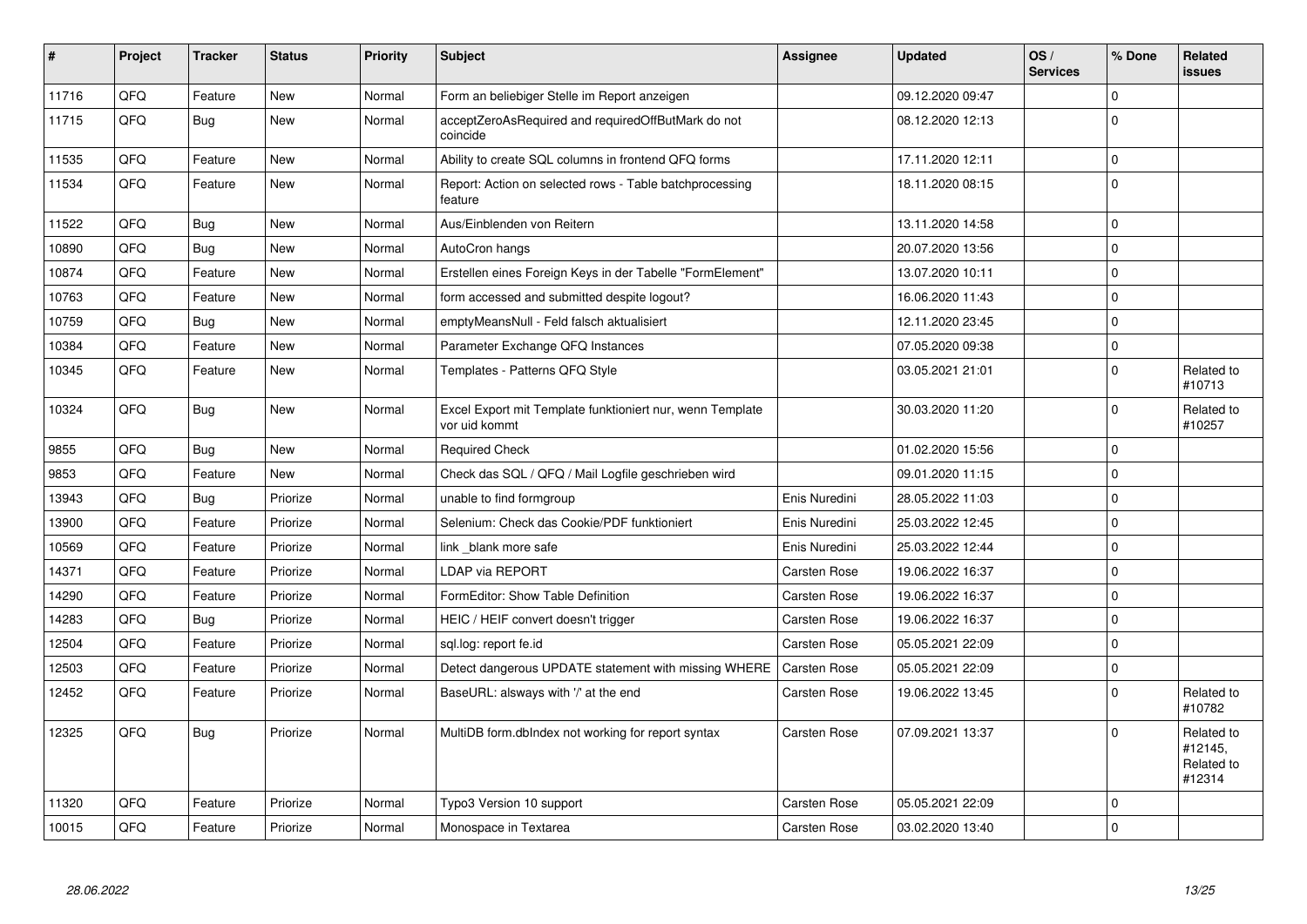| $\vert$ # | Project | <b>Tracker</b> | <b>Status</b> | <b>Priority</b> | <b>Subject</b>                                                                                           | Assignee            | <b>Updated</b>   | OS/<br><b>Services</b> | % Done      | Related<br><b>issues</b>                                                |
|-----------|---------|----------------|---------------|-----------------|----------------------------------------------------------------------------------------------------------|---------------------|------------------|------------------------|-------------|-------------------------------------------------------------------------|
| 10012     | QFQ     | Feature        | Priorize      | Normal          | redirectAllMailTo: {{beEmail:T}}                                                                         | Carsten Rose        | 08.05.2021 09:54 |                        | $\Omega$    | Related to<br>#12412,<br>Related to<br>#12413,<br>Related to<br>#10011  |
| 10011     | QFQ     | Feature        | Priorize      | Normal          | Offer new STORE TYPO3 Variable 'beUser', 'beEmail'                                                       | <b>Carsten Rose</b> | 08.05.2021 09:51 |                        | 0           | Related to<br>#10012,<br>Related to<br>#12511                           |
| 10005     | QFQ     | Feature        | Priorize      | Normal          | Report / special column name:  AS _calendar                                                              | Carsten Rose        | 03.06.2020 17:28 |                        | $\Omega$    |                                                                         |
| 9975      | QFQ     | <b>Bug</b>     | Priorize      | Normal          | Dropdown Menu: 'r:3' broken                                                                              | Carsten Rose        | 01.02.2020 10:13 |                        | 0           |                                                                         |
| 9968      | QFQ     | Feature        | Priorize      | Normal          | Tooltip in Links for Developer                                                                           | <b>Carsten Rose</b> | 01.02.2020 23:17 |                        | 0           |                                                                         |
| 9958      | QFQ     | <b>Bug</b>     | Priorize      | Normal          | Broken subrecord query: no error message                                                                 | Carsten Rose        | 05.02.2021 15:15 |                        | $\mathsf 0$ |                                                                         |
| 9947      | QFQ     | <b>Bug</b>     | Priorize      | Normal          | Unwanted error message if missing 'typeAheadSqlPrefetch'                                                 | Carsten Rose        | 01.02.2020 10:13 |                        | $\mathsf 0$ |                                                                         |
| 9928      | QFQ     | Feature        | Priorize      | Normal          | SpecialColumnName: a) Deprecated: ' AS "_+tag " ', b)<br>New: ' AS "_ <tag1><tag2>"</tag2></tag1>        | Carsten Rose        | 01.02.2020 23:17 |                        | 0           | Related to<br>#9929                                                     |
| 9900      | QFQ     | Feature        | Priorize      | Normal          | Generic API Call: tt-content record >> JSON                                                              | Carsten Rose        | 01.02.2020 10:13 |                        | 0           |                                                                         |
| 9862      | QFQ     | <b>Bug</b>     | Priorize      | Normal          | Failed writing to sql mail qfq.log should throw an exception                                             | Carsten Rose        | 01.02.2020 10:13 |                        | 0           |                                                                         |
| 9834      | QFQ     | <b>Bug</b>     | Priorize      | Normal          | Input elements with tag 'disabled' are missing on<br>form-submit: server option 'processReadOnly' broken | Carsten Rose        | 07.12.2021 16:43 |                        | $\Omega$    | Related to<br>#9691,<br>Related to<br>#5305, Has<br>duplicate<br>#12331 |
| 9668      | QFQ     | Feature        | Priorize      | Normal          | Form.mode: rename 'hidden' to 'hide'                                                                     | <b>Carsten Rose</b> | 05.05.2021 22:14 |                        | $\mathbf 0$ | Related to<br>#6437                                                     |
| 9394      | QFQ     | Feature        | Priorize      | Normal          | REST: allow for non numerical ids in get requests                                                        | Carsten Rose        | 05.05.2021 22:10 |                        | 0           |                                                                         |
| 9346      | QFQ     | Feature        | Priorize      | Normal          | beforeSave: check if an upload is given                                                                  | Carsten Rose        | 11.06.2021 21:18 |                        | 0           |                                                                         |
| 8963      | QFQ     | Feature        | Priorize      | Normal          | Setting values in a store: flexible way                                                                  | Carsten Rose        | 05.05.2021 22:10 |                        | 0           | Related to<br>#8975                                                     |
| 8585      | QFQ     | Feature        | Priorize      | Normal          | Enhance Error message for 'unknown form'                                                                 | Carsten Rose        | 01.02.2020 10:13 |                        | 0           |                                                                         |
| 8584      | QFQ     | Feature        | Priorize      | Normal          | FE 'Action' - never assign to Container (except Template<br>Group)                                       | Carsten Rose        | 01.02.2020 10:13 |                        | $\Omega$    |                                                                         |
| 8277      | QFQ     | Feature        | Priorize      | Normal          | fe.parameter.default=                                                                                    | Carsten Rose        | 01.02.2020 23:17 |                        | 0           | Related to<br>#8113                                                     |
| 8044      | QFQ     | Feature        | Priorize      | Normal          | Transaction: a) Form, b) Report                                                                          | Carsten Rose        | 05.05.2021 22:14 |                        | $\Omega$    | Related to<br>#8043                                                     |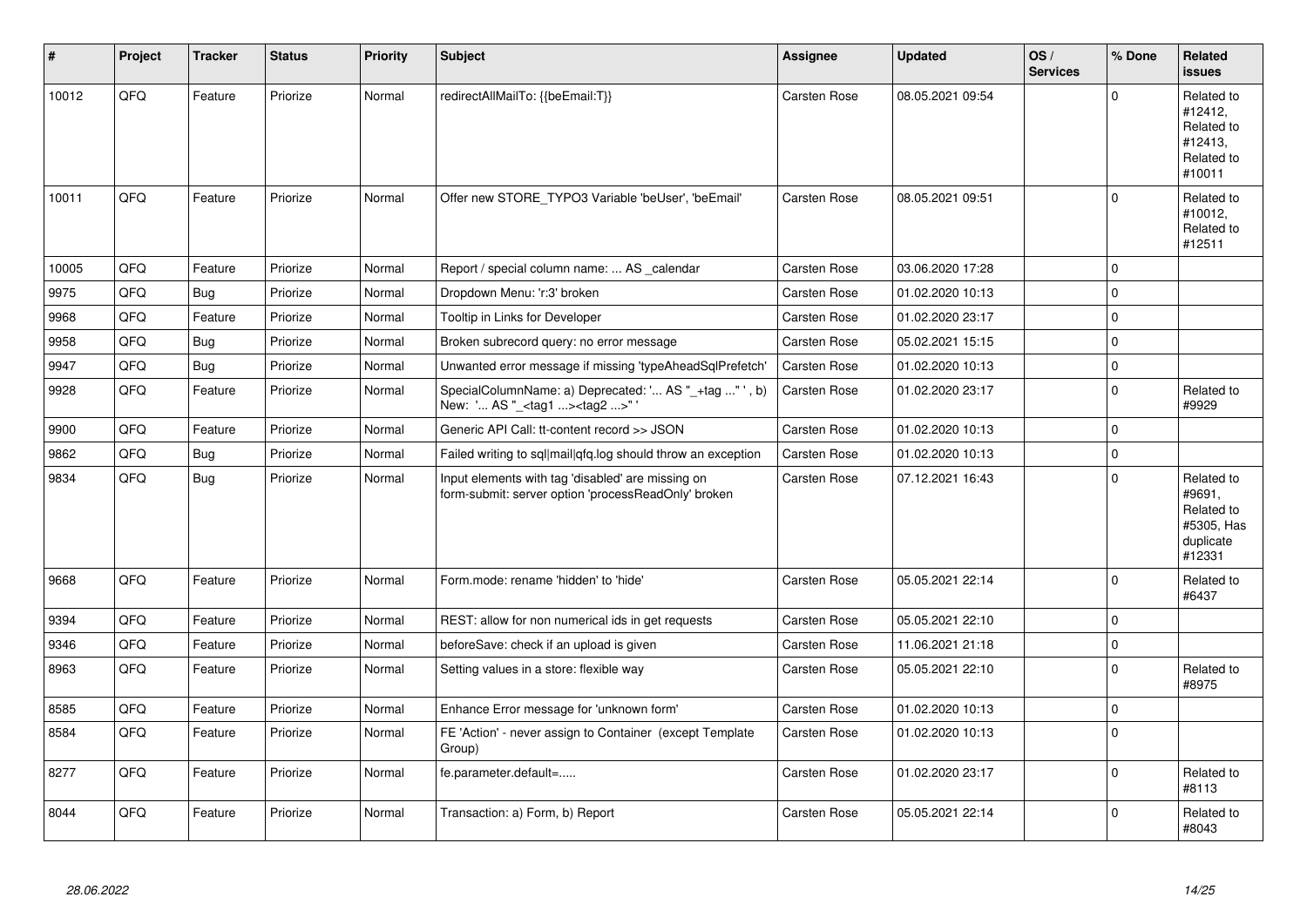| #     | Project | <b>Tracker</b> | <b>Status</b> | <b>Priority</b> | Subject                                                                                              | <b>Assignee</b> | <b>Updated</b>   | OS/<br><b>Services</b> | % Done      | Related<br>issues   |
|-------|---------|----------------|---------------|-----------------|------------------------------------------------------------------------------------------------------|-----------------|------------------|------------------------|-------------|---------------------|
| 8037  | QFQ     | <b>Bug</b>     | Priorize      | Normal          | FE.type=upload (advanced mode): {{slaveId:V}} missing<br>during dynamic update                       | Carsten Rose    | 01.02.2020 10:13 |                        | $\mathbf 0$ |                     |
| 8034  | QFQ     | Feature        | Priorize      | Normal          | FormElement 'data': 22.22.2222 should not be accepted                                                | Carsten Rose    | 01.02.2020 10:13 |                        | $\mathbf 0$ |                     |
| 7656  | QFQ     | <b>Bug</b>     | Priorize      | Normal          | FE with required, 'pattern' and 'extraButtonLock': always<br>complain about missing value            | Carsten Rose    | 01.02.2020 10:13 |                        | $\mathbf 0$ |                     |
| 7630  | QFQ     | Feature        | Priorize      | Normal          | detailed error message for simple upload                                                             | Carsten Rose    | 01.02.2020 10:13 |                        | $\mathbf 0$ |                     |
| 7616  | QFQ     | <b>Bug</b>     | Priorize      | Normal          | Selectlist with Enum & Dynamic Update                                                                | Carsten Rose    | 01.02.2020 10:13 |                        | $\mathbf 0$ |                     |
| 7522  | QFQ     | Feature        | Priorize      | Normal          | Inserting default index.html to folder (Avoid Apache<br>Indexing)                                    | Carsten Rose    | 01.02.2020 10:13 |                        | $\mathbf 0$ |                     |
| 7290  | QFQ     | Feature        | Priorize      | Normal          | FormEditor: title as textarea if LEN(title)>60                                                       | Carsten Rose    | 01.02.2020 10:13 |                        | $\mathbf 0$ | Blocked by<br>#7682 |
| 7217  | QFQ     | Feature        | Priorize      | Normal          | Download: notice User if `_sip=?` is missing                                                         | Carsten Rose    | 01.02.2020 10:13 |                        | $\mathbf 0$ |                     |
| 6998  | QFQ     | Feature        | Priorize      | Normal          | Form: with debug=on show column information as tooltip of<br>column label                            | Carsten Rose    | 01.02.2020 10:13 |                        | $\mathbf 0$ |                     |
| 6574  | QFQ     | <b>Bug</b>     | Priorize      | Normal          | qfq.log: Fehlermeldung wurde angezeigt, aber nicht geloggt                                           | Carsten Rose    | 01.02.2020 10:13 |                        | $\mathbf 0$ |                     |
| 5942  | QFQ     | Feature        | Priorize      | Normal          | 'L' and 'type': append to links, generate via '_link' by using<br>'u:' .                             | Carsten Rose    | 01.02.2020 10:13 |                        | $\Omega$    |                     |
| 3867  | QFQ     | Feature        | Priorize      | Normal          | Readonly Formular: Template Groups add/delete<br>ausbeldnen                                          | Carsten Rose    | 05.05.2021 22:12 |                        | 0           |                     |
| 3782  | QFQ     | Bug            | Priorize      | Normal          | Bei fehlerhafter Eingabe (z.B. Datum) sollte das erwartete<br>Format angezeigt werden                | Carsten Rose    | 01.02.2020 10:13 |                        | $\mathbf 0$ |                     |
| 10003 | QFQ     | Feature        | Priorize      | Normal          | fieldset: stronger visualize group                                                                   | Benjamin Baer   | 12.02.2020 08:13 |                        | $\mathbf 0$ |                     |
| 9135  | QFQ     | Feature        | Priorize      | Normal          | Progress Bar generic / replace old hourglass download<br>popup                                       | Benjamin Baer   | 03.01.2022 07:43 |                        | $\mathbf 0$ |                     |
| 7965  | QFQ     | Feature        | Priorize      | Normal          | Input type 'text' with visual format - currency                                                      | Benjamin Baer   | 03.01.2022 07:45 |                        | $\mathbf 0$ |                     |
| 7730  | QFQ     | Feature        | Priorize      | Normal          | SELECT Box: title in between                                                                         | Benjamin Baer   | 01.02.2020 23:22 |                        | $\mathbf 0$ |                     |
| 6870  | QFQ     | Feature        | Priorize      | Normal          | Click on '_link' triggers an API call                                                                | Benjamin Baer   | 03.01.2022 08:25 |                        | $\Omega$    |                     |
| 6801  | QFQ     | Feature        | Priorize      | Normal          | Fabric: Maximize / FullIscreen                                                                       | Benjamin Baer   | 21.03.2022 09:56 |                        | 0           |                     |
| 6566  | QFQ     | <b>Bug</b>     | Priorize      | Normal          | Link Function 'delete': provided parameter missing on page<br>reload                                 | Benjamin Baer   | 03.01.2022 08:08 |                        | $\mathbf 0$ |                     |
| 6224  | QFQ     | Feature        | Priorize      | Normal          | Dynamic update: fade in/out fields                                                                   | Benjamin Baer   | 21.03.2022 09:50 |                        | $\pmb{0}$   |                     |
| 6140  | QFG     | <b>Bug</b>     | Priorize      | Normal          | QFQ DnD Sort: Locked fields                                                                          | Benjamin Baer   | 21.03.2022 09:56 |                        | $\mathbf 0$ |                     |
| 5562  | QFQ     | Feature        | Priorize      | Normal          | Drag'n'Drop fuer Uploads                                                                             | Benjamin Baer   | 21.03.2022 09:52 |                        | $\mathbf 0$ | Related to<br>#9706 |
| 5366  | QFQ     | Feature        | Priorize      | Normal          | Saving with keyboard shortcuts                                                                       | Benjamin Baer   | 21.03.2022 09:47 |                        | $\mathbf 0$ |                     |
| 4457  | QFQ     | <b>Bug</b>     | Priorize      | Normal          | typeahead: pressing return to select an item, saves the form   Benjamin Baer<br>and closes the form. |                 | 03.01.2022 08:01 |                        | 0           | Related to<br>#4398 |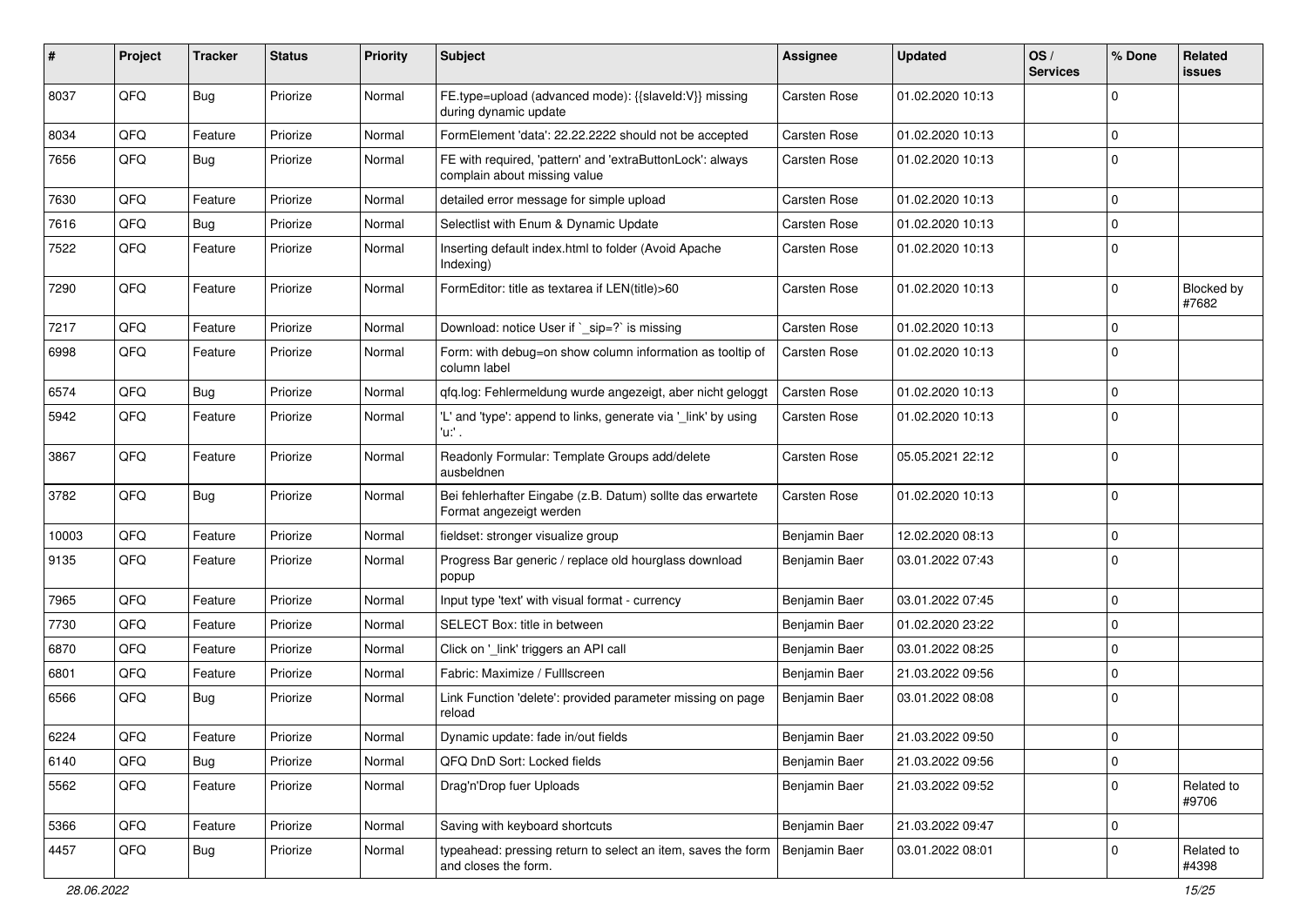| #     | Project | <b>Tracker</b> | <b>Status</b> | <b>Priority</b> | <b>Subject</b>                                                                                      | <b>Assignee</b>     | <b>Updated</b>   | OS/<br><b>Services</b> | % Done              | <b>Related</b><br>issues                                                                                                                                              |
|-------|---------|----------------|---------------|-----------------|-----------------------------------------------------------------------------------------------------|---------------------|------------------|------------------------|---------------------|-----------------------------------------------------------------------------------------------------------------------------------------------------------------------|
| 2665  | QFQ     | Bug            | Priorize      | Normal          | Dynamic Update funktioniert nicht, wenn beim<br>entsprechenden FormElement eine size angegeben ist. | Benjamin Baer       | 03.01.2022 08:12 |                        | 30                  |                                                                                                                                                                       |
| 14320 | QFQ     | Feature        | ToDo          | Normal          | Allow specific HTML Tags and Attributes: general, TinyMCE                                           | Enis Nuredini       | 17.06.2022 10:44 |                        | $\mathbf 0$         | Related to<br>#12664,<br>Related to<br>#12039,<br>Related to<br>#11702,<br>Related to<br>#7239,<br>Related to<br>#3708.<br>Related to<br>#3646,<br>Related to<br>#880 |
| 14303 | QFQ     | <b>Bug</b>     | ToDo          | Normal          | datetime broken with picker                                                                         | Enis Nuredini       | 17.06.2022 09:02 |                        | $\mathbf 0$         | Related to<br>#12630                                                                                                                                                  |
| 13899 | QFQ     | Bug            | ToDo          | Normal          | Selenium: zum laufen bringen                                                                        | Enis Nuredini       | 25.03.2022 10:24 |                        | $\pmb{0}$           |                                                                                                                                                                       |
| 12262 | QFQ     | Feature        | ToDo          | Normal          | Form buttons on top: more customable                                                                | Enis Nuredini       | 17.06.2022 10:44 |                        | $\mathbf 0$         | Related to<br>#13945, Has<br>duplicate<br>#4046, Has<br>duplicate<br>#10080                                                                                           |
| 12630 | QFQ     | Feature        | In Progress   | Normal          | Input: date[time]: min / max values                                                                 | Enis Nuredini       | 20.06.2022 18:31 |                        | $\mathbf 0$         | Related to<br>#10096,<br>Related to<br>#14302,<br>Related to<br>#14303                                                                                                |
| 14323 | QFQ     | <b>Bug</b>     | In Progress   | Normal          | Report: render=both single - no impact                                                              | Carsten Rose        | 19.06.2022 18:31 |                        | $\mathsf{O}\xspace$ |                                                                                                                                                                       |
| 14175 | QFQ     | <b>Bug</b>     | In Progress   | Normal          | Opening a form with no QFQ Session cookie fails                                                     | <b>Carsten Rose</b> | 03.06.2022 10:40 |                        | $\mathsf 0$         |                                                                                                                                                                       |
| 13330 | QFQ     | Feature        | In Progress   | Normal          | Multi Form: Upload                                                                                  | Carsten Rose        | 07.11.2021 12:40 |                        | 50                  | Related to<br>#9706                                                                                                                                                   |
| 12440 | QFQ     | Feature        | In Progress   | Normal          | Typo3 V10 upgrade (durchfuehren und testen)                                                         | <b>Carsten Rose</b> | 21.03.2022 09:53 |                        | 50                  | Related to<br>#12357,<br>Related to<br>#12067,<br>Related to<br>#10661                                                                                                |
| 12439 | QFQ     | Feature        | In Progress   | Normal          | TinyMCE Paste from Word & Character Count/Limit                                                     | <b>Carsten Rose</b> | 05.05.2021 22:15 |                        | 0                   |                                                                                                                                                                       |
| 11980 | QFQ     | Feature        | In Progress   | Normal          | protected verzeichnis MUSS geschützt werden                                                         | <b>Carsten Rose</b> | 07.09.2021 13:30 |                        | $\pmb{0}$           |                                                                                                                                                                       |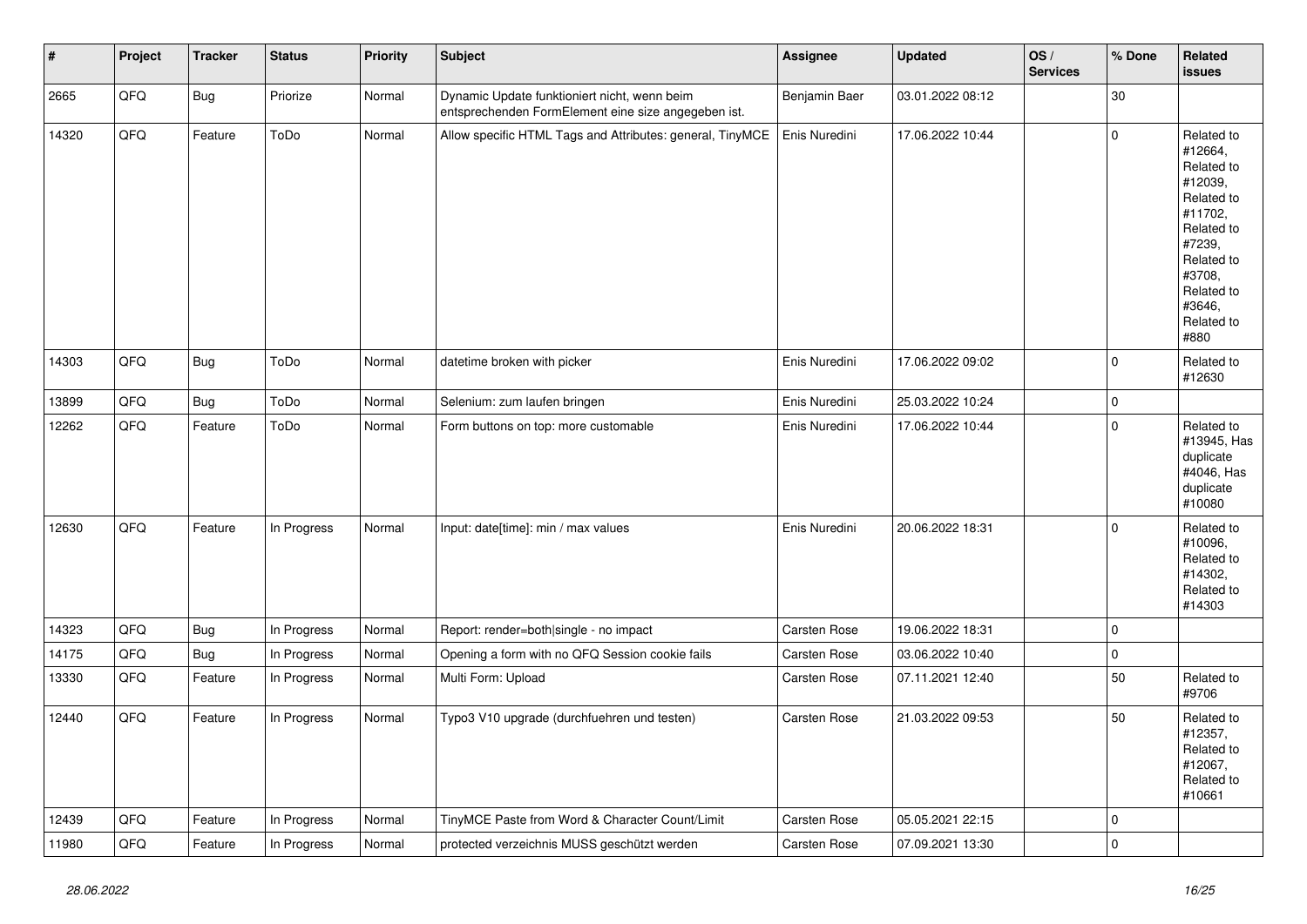| $\sharp$ | Project | <b>Tracker</b> | <b>Status</b>              | <b>Priority</b> | <b>Subject</b>                                                                       | <b>Assignee</b>     | <b>Updated</b>   | OS/<br><b>Services</b> | % Done      | Related<br><b>issues</b>                                                                                                       |
|----------|---------|----------------|----------------------------|-----------------|--------------------------------------------------------------------------------------|---------------------|------------------|------------------------|-------------|--------------------------------------------------------------------------------------------------------------------------------|
| 11517    | QFQ     | <b>Bug</b>     | In Progress                | Normal          | extraButtonInfo Broken for multiple FormElements                                     | <b>Carsten Rose</b> | 12.05.2022 13:12 |                        | $\Omega$    | Related to<br>#7890,<br>Related to<br>#3811, Has<br>duplicate<br>#10905, Has<br>duplicate<br>#10553, Has<br>duplicate<br>#6779 |
| 11076    | QFQ     | Feature        | In Progress                | Normal          | SELECT  AS _websocket                                                                | Carsten Rose        | 30.08.2020 17:49 |                        | 0           |                                                                                                                                |
| 10793    | QFQ     | Feature        | In Progress                | Normal          | <b>Update NPM Packages</b>                                                           | Carsten Rose        | 07.09.2021 13:25 |                        | $30\,$      |                                                                                                                                |
| 10661    | QFQ     | <b>Bug</b>     | In Progress                | Normal          | Typo3 Warnungen                                                                      | Carsten Rose        | 07.09.2021 13:23 |                        | 0           | Related to<br>#12440                                                                                                           |
| 10443    | QFQ     | Feature        | In Progress                | Normal          | Konzept_api / _live                                                                  | Carsten Rose        | 07.05.2020 09:39 |                        | 0           |                                                                                                                                |
| 9691     | QFQ     | <b>Bug</b>     | In Progress                | Normal          | Checkbox: dynamic update > readonly                                                  | Carsten Rose        | 01.02.2020 23:22 |                        | 50          | Related to<br>#9834                                                                                                            |
| 6250     | QFQ     | Feature        | In Progress                | Normal          | Enhance layout: a) Subrecord, b) Subrecord-Title                                     | Carsten Rose        | 01.02.2020 23:22 |                        | 0           | Related to<br>#5391                                                                                                            |
| 5695     | QFQ     | Feature        | In Progress                | Normal          | Multiform                                                                            | Carsten Rose        | 02.01.2021 18:38 |                        | 0           |                                                                                                                                |
| 4194     | QFQ     | Feature        | In Progress                | Normal          | Bootstrap 4 ist jetzt offiziel                                                       |                     | 03.05.2021 20:47 |                        | $\mathbf 0$ | Related to<br>#10114                                                                                                           |
| 13566    | QFQ     | Feature        | Ready to sync<br>(develop) | Normal          | Delete config-example.qfq.php file                                                   | Carsten Rose        | 23.12.2021 09:25 |                        | $\mathbf 0$ |                                                                                                                                |
| 8316     | QFQ     | <b>Bug</b>     | Feedback                   | Normal          | Documentation/Behaviour for Nested Queries and<br>Record-Store confusing             | Nicola Chiapolini   | 20.11.2019 09:14 |                        | 0           |                                                                                                                                |
| 10124    | QFQ     | Feature        | Feedback                   | Normal          | qfq AAI-Login                                                                        | Karin Niffeler      | 07.05.2020 09:36 |                        | 0           |                                                                                                                                |
| 13767    | QFQ     | <b>Bug</b>     | Feedback                   | Normal          | date/time-picker: required shows up/down button orange                               | Enis Nuredini       | 16.05.2022 23:16 |                        | 0           |                                                                                                                                |
| 13572    | QFQ     | Feature        | Feedback                   | Normal          | Form Load: misleading error message on trying to load non<br>existent primary record | Enis Nuredini       | 16.05.2022 23:16 |                        | 100         |                                                                                                                                |
| 10782    | QFQ     | Feature        | Feedback                   | Normal          | Tiny MCE: Image Upload                                                               | Enis Nuredini       | 16.05.2022 23:16 |                        | 0           | Related to<br>#12452                                                                                                           |
| 11347    | QFQ     | <b>Bug</b>     | Feedback                   | Normal          | If Bedingungen funktionieren nicht korrekt                                           | Christoph Fuchs     | 21.03.2021 20:37 |                        | 0           |                                                                                                                                |
| 12584    | QFQ     | Feature        | Feedback                   | Normal          | T3 v10 migration script: replace alias-patterns (v11)                                | Carsten Rose        | 28.05.2022 11:12 |                        | 100         |                                                                                                                                |
| 12546    | QFQ     | <b>Bug</b>     | Feedback                   | Normal          | Branch 'Development' - Unit Tests mit dirty workaround<br>angepasst                  | Carsten Rose        | 19.03.2022 17:48 |                        | 0           |                                                                                                                                |
| 5894     | QFQ     | Feature        | Feedback                   | Normal          | Typeahead in Report: show/hide rows dynamically                                      | Carsten Rose        | 18.02.2022 08:50 |                        | 0           | Related to<br>#5893,<br>Related to<br>#5885                                                                                    |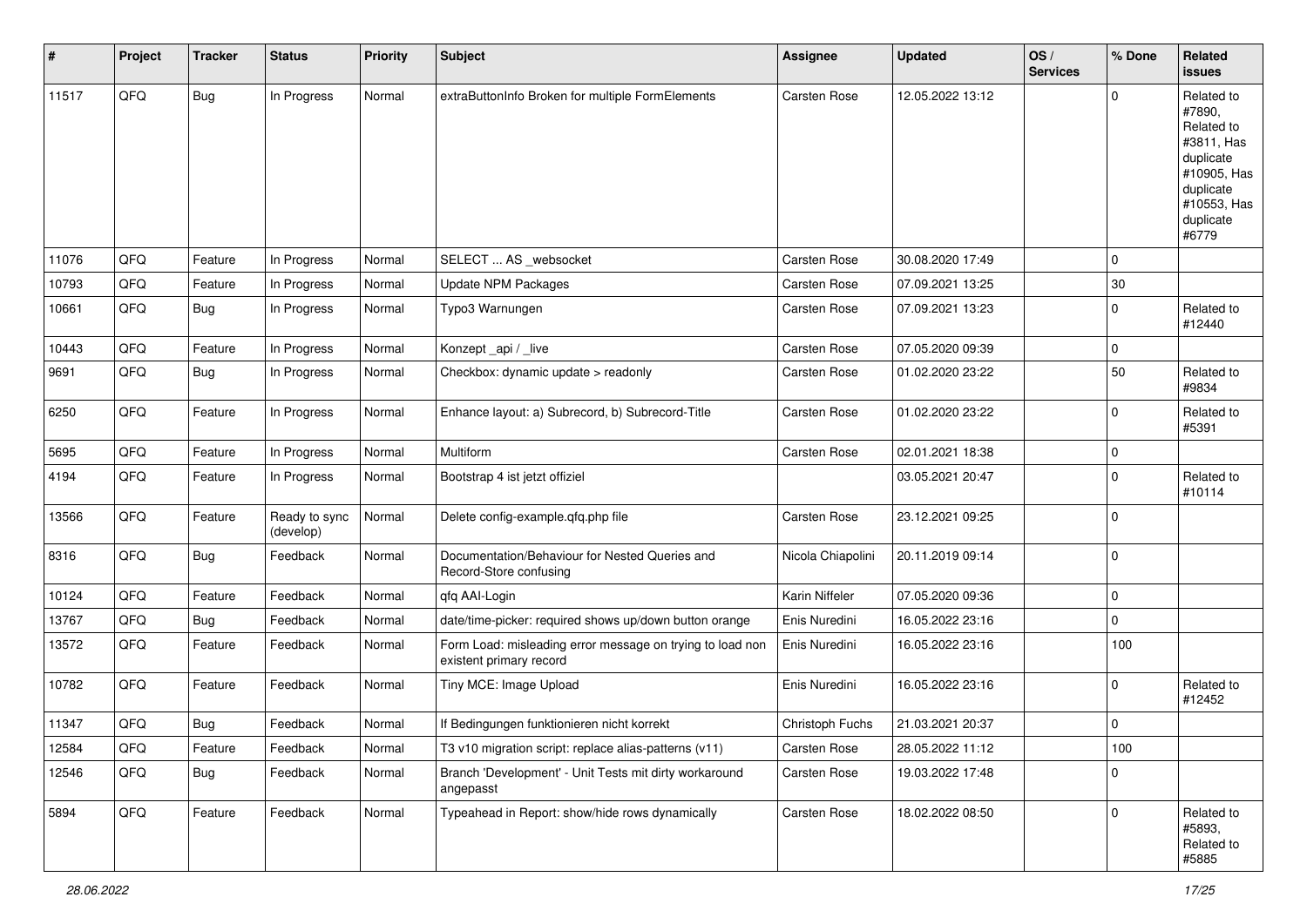| #     | Project | <b>Tracker</b> | <b>Status</b>     | <b>Priority</b> | <b>Subject</b>                                                                     | <b>Assignee</b> | <b>Updated</b>   | OS/<br><b>Services</b> | % Done      | <b>Related</b><br>issues                                              |
|-------|---------|----------------|-------------------|-----------------|------------------------------------------------------------------------------------|-----------------|------------------|------------------------|-------------|-----------------------------------------------------------------------|
| 9898  | QFQ     | Bug            | Feedback          | Normal          | Formular trotz Timeout gespeichert                                                 | Benjamin Baer   | 01.02.2020 15:56 |                        | $\mathbf 0$ |                                                                       |
| 9535  | QFQ     | Bug            | Feedback          | Normal          | Report:  AS '_vertical' - column to wide - vertical >> rot45,<br>rot <sub>90</sub> | Benjamin Baer   | 01.02.2020 15:56 |                        | $\mathbf 0$ |                                                                       |
| 13608 | QFQ     | Feature        | Some day<br>maybe | Normal          | Automatic Browser Language Redirect                                                | Enis Nuredini   | 17.06.2022 08:35 |                        | 0           |                                                                       |
| 3613  | QFQ     | <b>Bug</b>     | Some day<br>maybe | Normal          | note /note unchecked -> note div (col-md) wird weiterhin<br>gerendert              | Elias Villiger  | 01.02.2020 23:19 |                        | 100         |                                                                       |
| 12611 | QFQ     | Feature        | Some day<br>maybe | Normal          | Refactoring: Bootstrap with Lazy Loading                                           | Carsten Rose    | 08.06.2022 10:37 |                        | $\mathbf 0$ | Related to<br>#12490,<br>Related to<br>#10013,<br>Related to<br>#7732 |
| 12337 | QFQ     | Feature        | Some day<br>maybe | Normal          | Database.php: better caching                                                       | Carsten Rose    | 16.09.2021 15:10 |                        | $\mathbf 0$ |                                                                       |
| 12315 | QFQ     | Feature        | Some day<br>maybe | Normal          | Form History (Diffs) / Backups                                                     | Carsten Rose    | 16.09.2021 15:10 |                        | $\pmb{0}$   |                                                                       |
| 11323 | QFQ     | Feature        | Some day<br>maybe | Normal          | Report Frontend Editor Modal + Codemirror                                          | Carsten Rose    | 16.09.2021 15:10 |                        | $\mathbf 0$ | Related to<br>#11036                                                  |
| 11322 | QFQ     | Feature        | Some day<br>maybe | Normal          | Form Element JSON - (multiline parameter field)                                    | Carsten Rose    | 16.09.2021 15:10 |                        | $\mathbf 0$ |                                                                       |
| 11217 | QFQ     | Feature        | Some day<br>maybe | Normal          | <b>Extend Script Functionality</b>                                                 | Carsten Rose    | 16.09.2021 15:10 |                        | $\mathbf 0$ |                                                                       |
| 11036 | QFQ     | Feature        | Some day<br>maybe | Normal          | inline report editor permissions                                                   | Carsten Rose    | 16.09.2021 15:09 |                        | 0           | Related to<br>#11323                                                  |
| 10745 | QFQ     | Feature        | Some day<br>maybe | Normal          | Tablesorter Excel Export                                                           | Carsten Rose    | 16.09.2021 15:09 |                        | $\pmb{0}$   |                                                                       |
| 10716 | QFQ     | Feature        | Some day<br>maybe | Normal          | Business Logic mit Externen Skripten                                               | Carsten Rose    | 16.09.2021 15:10 |                        | $\mathbf 0$ | Related to<br>#10713,<br>Related to<br>#8217                          |
| 10116 | QFQ     | Feature        | Some day<br>maybe | Normal          | TypeAhead: Tag - show inside 'input' element                                       | Carsten Rose    | 16.09.2021 15:09 |                        | $\mathbf 0$ |                                                                       |
| 10095 | QFQ     | Feature        | Some day<br>maybe | Normal          | Generic Gitlab Integration into QFQ                                                | Carsten Rose    | 16.09.2021 15:10 |                        | $\mathbf 0$ |                                                                       |
| 10013 | QFQ     | Feature        | Some day<br>maybe | Normal          | FE.typ=editor: CodeMirror                                                          | Carsten Rose    | 08.06.2022 10:37 |                        | $\mathbf 0$ | Related to<br>#12611,<br>Related to<br>#12490,<br>Related to<br>#7732 |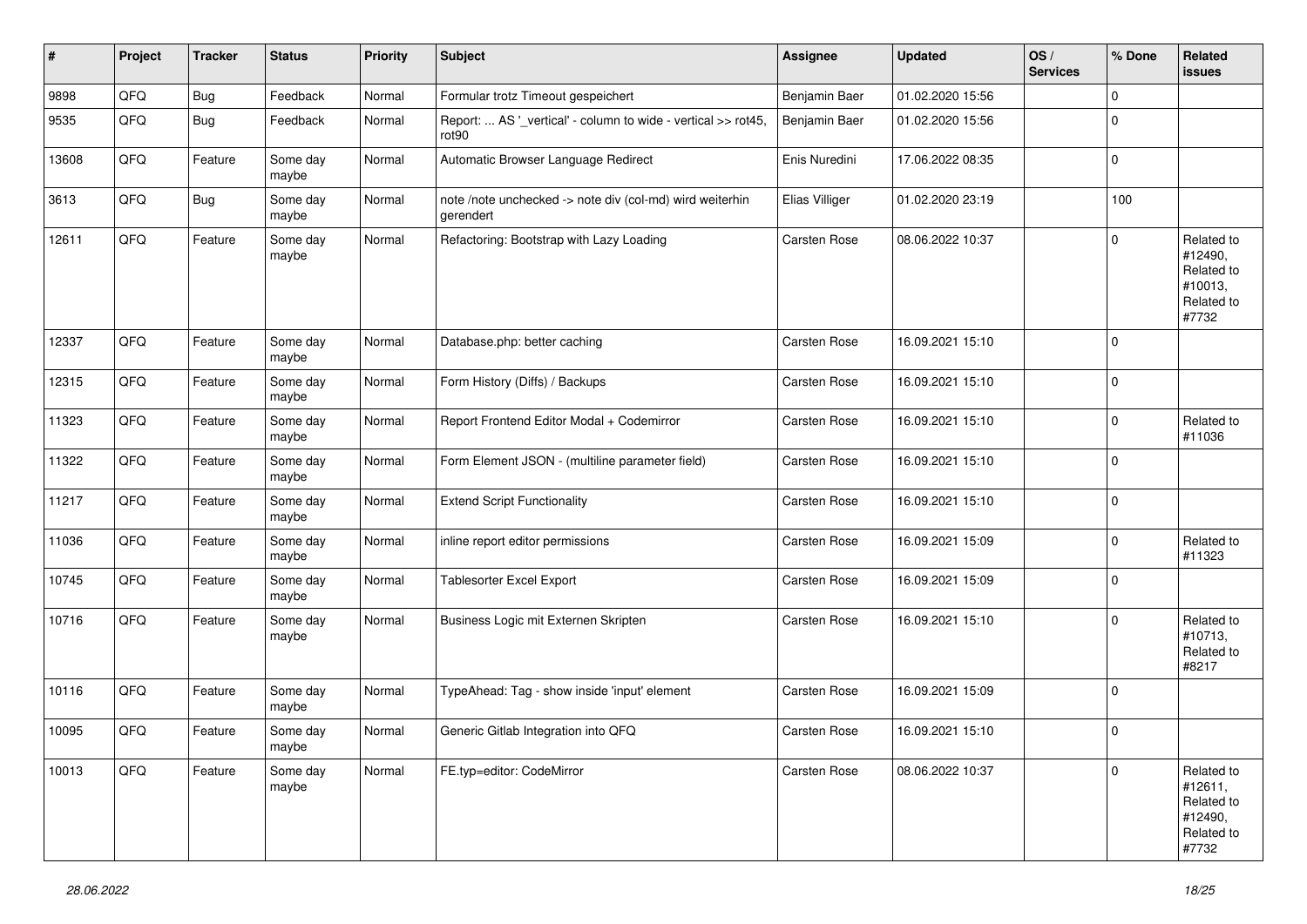| ∦    | Project | <b>Tracker</b> | <b>Status</b>     | <b>Priority</b> | <b>Subject</b>                                                                                 | Assignee            | <b>Updated</b>   | OS/<br><b>Services</b> | % Done      | Related<br><b>issues</b> |
|------|---------|----------------|-------------------|-----------------|------------------------------------------------------------------------------------------------|---------------------|------------------|------------------------|-------------|--------------------------|
| 9704 | QFQ     | Feature        | Some day<br>maybe | Normal          | Thumbnails Generieren beim Splitten von PDF Files                                              | Carsten Rose        | 11.12.2019 16:01 |                        | $\mathbf 0$ |                          |
| 9669 | QFQ     | Bug            | Some day<br>maybe | Normal          | Checkbox / Template Group: radio/checkbox visible broken<br>after 'add'                        | Carsten Rose        | 16.06.2021 13:47 |                        | $\mathbf 0$ | Related to<br>#8091      |
| 9579 | QFQ     | Feature        | Some day<br>maybe | Normal          | Multiform with Process Row                                                                     | Carsten Rose        | 11.12.2019 16:01 |                        | $\mathbf 0$ |                          |
| 9281 | QFQ     | <b>Bug</b>     | Some day<br>maybe | Normal          | Allow STRICT_TRANS_TABLES                                                                      | Carsten Rose        | 02.01.2021 18:43 |                        | $\Omega$    |                          |
| 8894 | QFQ     | Feature        | Some day<br>maybe | Normal          | Documentation Tags Usable in QFQ Application                                                   | Carsten Rose        | 11.12.2019 16:01 |                        | $\mathbf 0$ |                          |
| 8892 | QFQ     | Feature        | Some day<br>maybe | Normal          | Display and Edit SQL Comments in Form Editor                                                   | <b>Carsten Rose</b> | 11.12.2019 16:01 |                        | $\mathbf 0$ |                          |
| 8586 | QFQ     | Feature        | Some day<br>maybe | Normal          | QFQ: Enhance Error message for 'record not found'                                              | Carsten Rose        | 16.09.2021 15:10 |                        | $\pmb{0}$   |                          |
| 8520 | QFQ     | Feature        | Some day<br>maybe | Normal          | Bring QFQ to Composer                                                                          | Carsten Rose        | 16.09.2021 15:10 |                        | $\mathbf 0$ |                          |
| 8106 | QFQ     | Bug            | Some day<br>maybe | Normal          | Dynamic Update: Feld kann nicht auf empty zurückgesetzt<br>werden                              | Carsten Rose        | 11.12.2019 16:01 |                        | $\mathbf 0$ |                          |
| 8101 | QFQ     | Feature        | Some day<br>maybe | Normal          | Password hash: support further hashing methods                                                 | Carsten Rose        | 16.09.2021 15:10 |                        | $\pmb{0}$   |                          |
| 7453 | QFQ     | Feature        | Some day<br>maybe | Normal          | import / export forms QFQ                                                                      | Carsten Rose        | 16.09.2021 15:10 |                        | $\mathbf 0$ |                          |
| 7452 | QFQ     | Feature        | Some day<br>maybe | Normal          | automate deployment new QFQ version                                                            | Carsten Rose        | 16.09.2021 15:10 |                        | $\mathbf 0$ |                          |
| 7336 | QFQ     | Feature        | Some day<br>maybe | Normal          | PDF Upload: disallow PDFs with specific Meta information                                       | Carsten Rose        | 11.12.2019 16:01 |                        | $\mathbf 0$ |                          |
| 7107 | QFQ     | Feature        | Some day<br>maybe | Normal          | Showcase Registration Tool: Anmeldung / Administration :<br>Liste Anmeldungen / Emaileinaldung | Carsten Rose        | 11.12.2019 16:01 |                        | $\mathbf 0$ |                          |
| 6715 | QFQ     | Feature        | Some day<br>maybe | Normal          | Code-Refactoring: dbArray vereinheitlichen                                                     | Carsten Rose        | 11.12.2019 16:02 |                        | $\Omega$    |                          |
| 5991 | QFQ     | Bug            | Some day<br>maybe | Normal          | URLs with ' ' or long parameter are problematic                                                | Carsten Rose        | 01.02.2020 23:19 |                        | $\mathbf 0$ |                          |
| 5983 | QFQ     | Feature        | Some day<br>maybe | Normal          | Form Submit (save & update): normalize date/-time FE                                           | Carsten Rose        | 01.02.2020 23:19 |                        | $\mathbf 0$ |                          |
| 5852 | QFQ     | Feature        | Some day<br>maybe | Normal          | Logging: mail.log / sql.log - im FE anzeigen und via AJAX<br>aktualisieren                     | Carsten Rose        | 01.02.2020 23:19 |                        | $\pmb{0}$   | Related to<br>#5885      |
| 5768 | QFQ     | Bug            | Some day<br>maybe | Normal          | {{pageLanguage:T}}' missing if QFQ is called via api                                           | Carsten Rose        | 01.02.2020 23:19 |                        | $\mathbf 0$ |                          |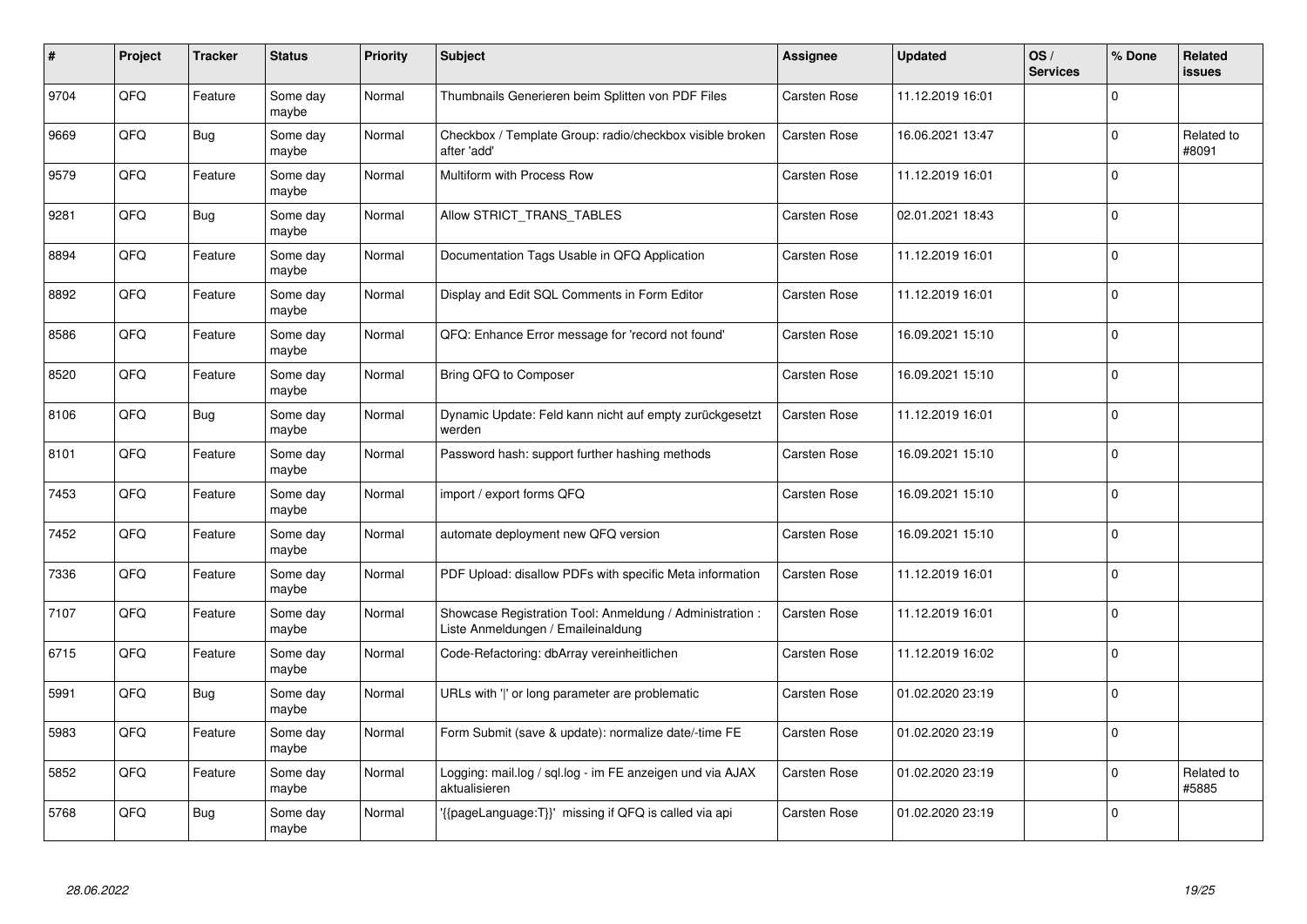| #    | Project | <b>Tracker</b> | <b>Status</b>     | <b>Priority</b> | Subject                                                                                                              | Assignee            | Updated          | OS/<br><b>Services</b> | % Done      | Related<br><b>issues</b>                       |
|------|---------|----------------|-------------------|-----------------|----------------------------------------------------------------------------------------------------------------------|---------------------|------------------|------------------------|-------------|------------------------------------------------|
| 5706 | QFQ     | Bug            | Some day<br>maybe | Normal          | upload: fileDestination needs to be sanatized                                                                        | <b>Carsten Rose</b> | 01.02.2020 23:19 |                        | $\Omega$    |                                                |
| 5665 | QFQ     | Feature        | Some day<br>maybe | Normal          | Versuch das '{{!' nicht mehr noetig ist.                                                                             | Carsten Rose        | 01.02.2020 23:20 |                        | $\Omega$    | Related to<br>#7432,<br>Related to<br>#7434    |
| 5579 | QFQ     | Feature        | Some day<br>maybe | Normal          | Enhance Doc / Presentation: variable type 'link column type'                                                         | Carsten Rose        | 01.02.2020 23:19 |                        | $\Omega$    |                                                |
| 5557 | QFQ     | <b>Bug</b>     | Some day<br>maybe | Normal          | Form load: STORE_RECORD filled, but should be empty                                                                  | Carsten Rose        | 01.02.2020 23:19 |                        | $\Omega$    |                                                |
| 5548 | QFQ     | Feature        | Some day<br>maybe | Normal          | 801 Textfiles/Scriptfiles als Thumbnail                                                                              | Carsten Rose        | 07.03.2022 16:26 |                        | $\Omega$    |                                                |
| 5480 | QFQ     | Feature        | Some day<br>maybe | Normal          | QFQ: Dokumentation mit Screenshots versehen                                                                          | Carsten Rose        | 01.02.2020 23:20 |                        | $\mathbf 0$ | Related to<br>#9879                            |
| 5428 | QFQ     | Feature        | Some day<br>maybe | Normal          | secure thumbnail: late render on access.                                                                             | Carsten Rose        | 01.02.2020 23:20 |                        | $\Omega$    |                                                |
| 5132 | QFQ     | Feature        | Some day<br>maybe | Normal          | Error Message sendmail missing attachment: more details                                                              | Carsten Rose        | 01.02.2020 23:19 |                        | $\mathbf 0$ |                                                |
| 5021 | QFQ     | <b>Bug</b>     | Some day<br>maybe | Normal          | FE.typ=extra - during save displays error 'datum2' already<br>filled in STORE_SIP - the value is stored nevertheless | Carsten Rose        | 01.02.2020 23:19 |                        | $\Omega$    | Related to<br>#3875                            |
| 4956 | QFQ     | Feature        | Some day<br>maybe | Normal          | Sendmail: Benutzerdefinierte Headers                                                                                 | Carsten Rose        | 11.12.2019 16:02 |                        | $\Omega$    |                                                |
| 4872 | QFQ     | Feature        | Some day<br>maybe | Normal          | Fields of Typo3 page available in STORE_TYPO3                                                                        | Carsten Rose        | 01.02.2020 23:19 |                        | $\Omega$    |                                                |
| 4869 | QFQ     | Feature        | Some day<br>maybe | Normal          | Dynamic Update (show, hide, readonly?, required?) for<br><b>Template Group Elements</b>                              | Carsten Rose        | 01.02.2020 23:19 |                        | $\mathbf 0$ | Related to<br>#4865                            |
| 4839 | QFQ     | Feature        | Some day<br>maybe | Normal          | qfq-handle in <head> Abschnitt</head>                                                                                | Carsten Rose        | 11.12.2019 16:02 |                        | $\Omega$    |                                                |
| 4771 | QFQ     | Bug            | Some day<br>maybe | Normal          | qfq: select-down-values empty after save (edit-form for<br>program administrators)                                   | Carsten Rose        | 01.02.2020 23:20 |                        | $\Omega$    | Related to<br>#4549, Has<br>duplicate<br>#4282 |
| 4757 | QFQ     | Feature        | Some day<br>maybe | Normal          | Test subrecord: download links ok? Links ok?                                                                         | Carsten Rose        | 01.02.2020 23:20 |                        | $\Omega$    |                                                |
| 4659 | QFQ     | Bug            | Some day<br>maybe | Normal          | infoButtonExtra                                                                                                      | Carsten Rose        | 01.02.2020 23:20 |                        | 0           |                                                |
| 4652 | QFQ     | Feature        | Some day<br>maybe | Normal          | UZH CD: Weiterleitung auf benutzerdefinierte 403/404 Seite                                                           | Carsten Rose        | 01.02.2020 23:20 |                        | $\pmb{0}$   |                                                |
| 4651 | QFQ     | <b>Bug</b>     | Some day<br>maybe | Normal          | "Loading document" Modal wird angezeigt bei uzhcd type=2<br>Ansicht                                                  | Carsten Rose        | 01.02.2020 23:20 |                        | $\pmb{0}$   |                                                |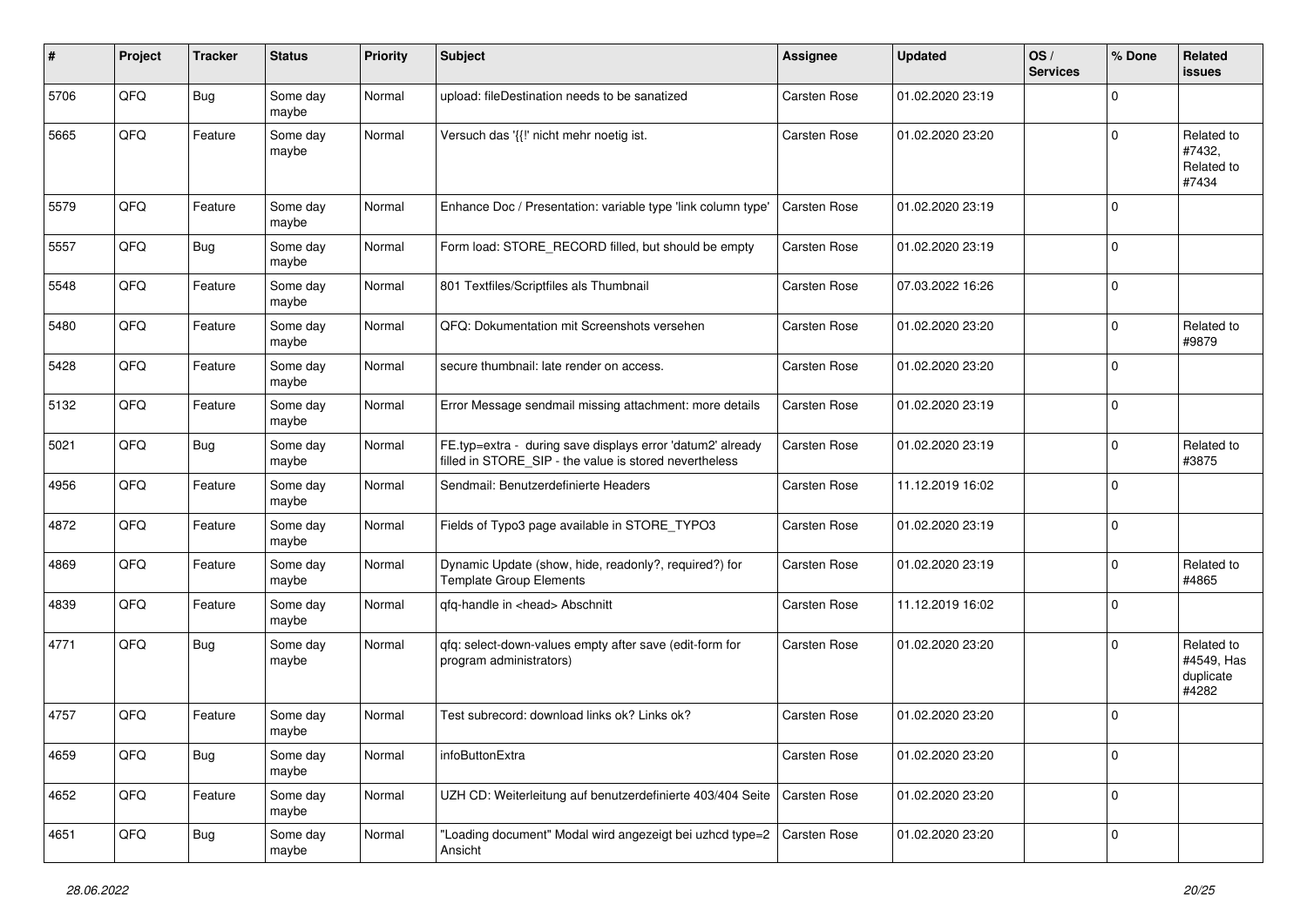| #    | Project | <b>Tracker</b> | <b>Status</b>     | <b>Priority</b> | <b>Subject</b>                                                                                                          | <b>Assignee</b>     | <b>Updated</b>   | OS/<br><b>Services</b> | % Done      | Related<br><b>issues</b>                    |
|------|---------|----------------|-------------------|-----------------|-------------------------------------------------------------------------------------------------------------------------|---------------------|------------------|------------------------|-------------|---------------------------------------------|
| 4650 | QFQ     | Feature        | Some day<br>maybe | Normal          | Convert html to doc/rtf                                                                                                 | Carsten Rose        | 01.02.2020 23:20 |                        | $\Omega$    | Related to<br>#10704                        |
| 4606 | QFQ     | Feature        | Some day<br>maybe | Normal          | link: qualifier to render bootstrap button                                                                              | Carsten Rose        | 01.02.2020 23:19 |                        | $\mathbf 0$ |                                             |
| 4583 | QFQ     | <b>Bug</b>     | Some day<br>maybe | Normal          | Dynamic Update bei TypeAhead Feldern                                                                                    | Carsten Rose        | 01.02.2020 23:19 |                        | $\Omega$    |                                             |
| 4549 | QFQ     | Bug            | Some day<br>maybe | Normal          | TemplateGroups: FE.type SELECT loose selected value<br>after save                                                       | <b>Carsten Rose</b> | 01.02.2020 23:20 |                        | $\Omega$    | Related to<br>#4548,<br>Related to<br>#4771 |
| 4528 | QFQ     | <b>Bug</b>     | Some day<br>maybe | Normal          | extraButtonLock mit SQLAhead Bug                                                                                        | <b>Carsten Rose</b> | 01.02.2020 23:19 |                        | $\Omega$    |                                             |
| 4365 | QFQ     | Feature        | Some day<br>maybe | Normal          | Multi Language: new way of config                                                                                       | Carsten Rose        | 01.02.2020 23:20 |                        | $\Omega$    |                                             |
| 4349 | QFQ     | Feature        | Some day<br>maybe | Normal          | link download: downloaded external URL to<br>deliver/concatenate - check mimetipe and handle it correctly               | Carsten Rose        | 11.12.2019 16:02 |                        | $\Omega$    |                                             |
| 4343 | QFQ     | Feature        | Some day<br>maybe | Normal          | Link: Classifier to add 'attributes'                                                                                    | Carsten Rose        | 01.02.2020 23:20 |                        | $\Omega$    | Related to<br>#14077                        |
| 4330 | QFQ     | Feature        | Some day<br>maybe | Normal          | Error Message: report missing {{ / }} in sqlUpdate, sqlInsert,<br>sglDelete, sglAfter, sglBefore in FE action elements. | Carsten Rose        | 01.02.2020 23:20 |                        | $\Omega$    |                                             |
| 4328 | QFQ     | <b>Bug</b>     | Some day<br>maybe | Normal          | Error Message: Show FE name/number on problems in FE                                                                    | Carsten Rose        | 01.02.2020 23:20 |                        | $\Omega$    |                                             |
| 4293 | QFQ     | Bug            | Some day<br>maybe | Normal          | Download broken if token 'd:' is missing - but no error<br>message                                                      | <b>Carsten Rose</b> | 11.12.2019 16:03 |                        | $\Omega$    | Related to<br>#7514                         |
| 4259 | QFQ     | Feature        | Some day<br>maybe | Normal          | Instant trigger a cron job                                                                                              | Carsten Rose        | 11.12.2019 16:03 |                        | $\mathbf 0$ |                                             |
| 4197 | QFQ     | Feature        | Some day<br>maybe | Normal          | Unit Test fuer JSON Stream von QuickFormQuery.php ><br>doForm()                                                         | Carsten Rose        | 11.12.2019 16:03 |                        | $\Omega$    |                                             |
| 4092 | QFQ     | Bug            | Some day<br>maybe | Normal          | 1) Logging verbessern wann welches FE warum<br>ausgefuehrt wird, 2) Documentation: Best Practice Template<br>Group      | Carsten Rose        | 01.02.2020 23:19 |                        | $\Omega$    | Related to<br>#3504                         |
| 4026 | QFQ     | Feature        | Some day<br>maybe | Normal          | sglLog.sgl: log number of FE.id                                                                                         | Carsten Rose        | 11.12.2019 16:03 |                        | $\Omega$    | Related to<br>#5458                         |
| 4018 | QFQ     | Feature        | Some day<br>maybe | Normal          | typeahead: solve problem with potential long query<br>parameter                                                         | <b>Carsten Rose</b> | 11.12.2019 16:03 |                        | $\Omega$    |                                             |
| 4008 | QFQ     | Bug            | Some day<br>maybe | Normal          | FormElemen.type=sendmail: wrong 'TO' if 'real<br>name <rea@mail.to>' is used</rea@mail.to>                              | Carsten Rose        | 11.12.2019 16:03 |                        | $\mathbf 0$ |                                             |
| 3991 | QFQ     | Feature        | Some day<br>maybe | Normal          | report: Columnname '_skipWrap' skips 'fbeg', 'fend'                                                                     | <b>Carsten Rose</b> | 11.12.2019 16:03 |                        | $\Omega$    |                                             |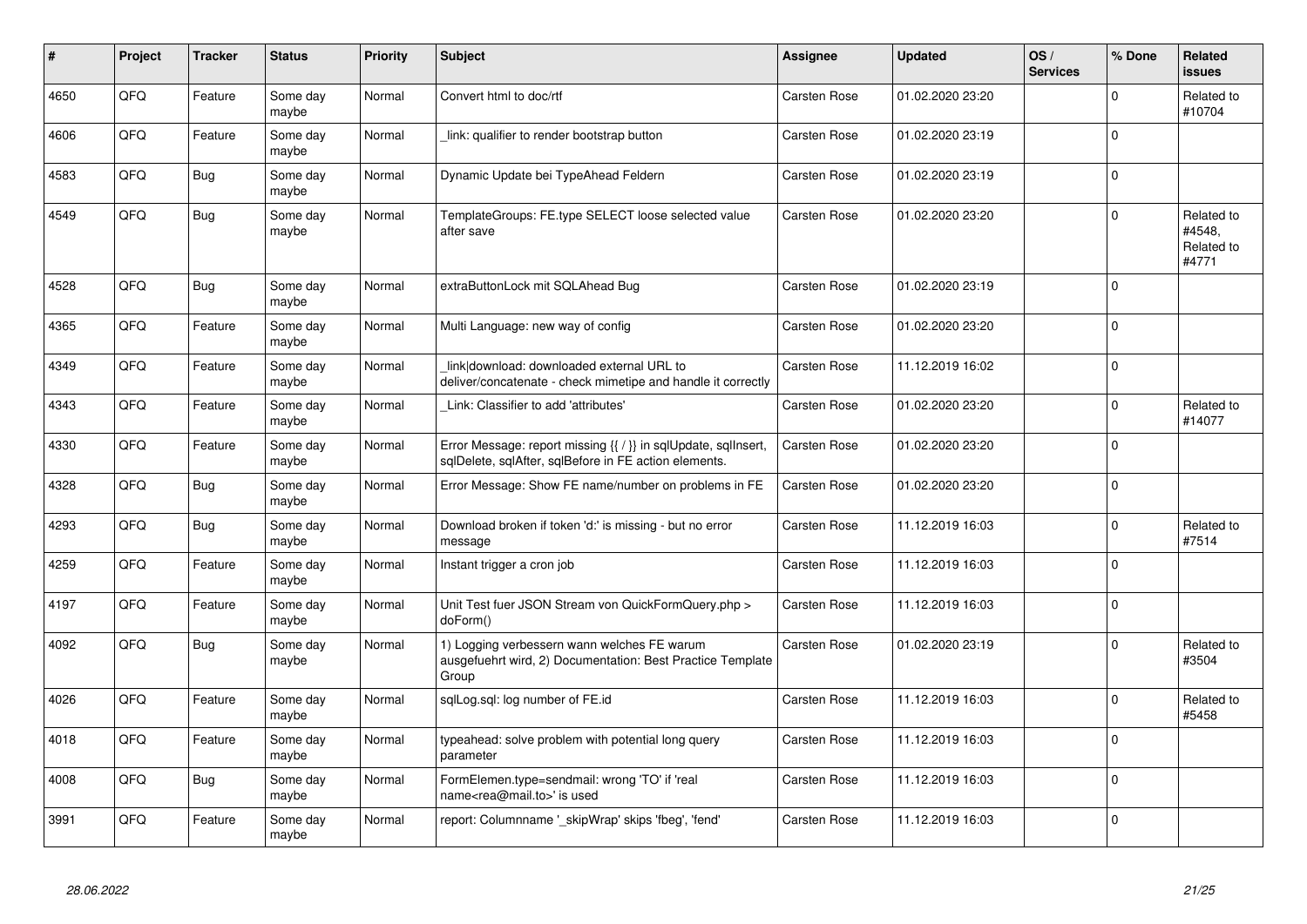| #    | Project | <b>Tracker</b> | <b>Status</b>     | <b>Priority</b> | <b>Subject</b>                                                                                                                               | <b>Assignee</b>     | <b>Updated</b>   | OS/<br><b>Services</b> | % Done      | Related<br>issues                           |
|------|---------|----------------|-------------------|-----------------|----------------------------------------------------------------------------------------------------------------------------------------------|---------------------|------------------|------------------------|-------------|---------------------------------------------|
| 3947 | QFQ     | Feature        | Some day<br>maybe | Normal          | Attack detectect: logout current user                                                                                                        | <b>Carsten Rose</b> | 11.12.2019 16:03 |                        | $\Omega$    | Related to<br>#5458.<br>Related to<br>#6299 |
| 3942 | QFQ     | Feature        | Some day<br>maybe | Normal          | Action Elemente: neu generierte IDs via FE weitergeben                                                                                       | <b>Carsten Rose</b> | 11.12.2019 16:03 |                        | $\mathbf 0$ | Related to<br>#3941                         |
| 3941 | QFQ     | Feature        | Some day<br>maybe | Normal          | sqlAfter: es sollten mehrere moeglich sein                                                                                                   | Carsten Rose        | 11.12.2019 16:03 |                        | $\mathbf 0$ | Related to<br>#3942                         |
| 3905 | QFQ     | Feature        | Some day<br>maybe | Normal          | Documentation: Best Practice anhand eines Online<br>Bewerbungstools                                                                          | Carsten Rose        | 11.12.2019 16:03 |                        | $\mathbf 0$ |                                             |
| 3900 | QFQ     | Feature        | Some day<br>maybe | Normal          | Extend documentation of 'Copy / Paste'                                                                                                       | Carsten Rose        | 11.12.2019 16:03 |                        | $\mathbf 0$ | Related to<br>#3899                         |
| 3895 | QFQ     | <b>Bug</b>     | Some day<br>maybe | Normal          | typeahead pedantic: on lehrkredit Idap webpass - if only one<br>person is in dropdown, such person can't be selected                         | Carsten Rose        | 11.12.2019 16:03 |                        | $\mathbf 0$ |                                             |
| 3882 | QFQ     | <b>Bug</b>     | Some day<br>maybe | Normal          | templateGroup: disable 'add' if limit is reached - funktioniert<br>nicht wenn bereits records existierten                                    | Carsten Rose        | 11.12.2019 16:03 |                        | $\mathbf 0$ |                                             |
| 3877 | QFQ     | Feature        | Some day<br>maybe | Normal          | FormEditor: die Felder die aktuell nicht gebraucht werden<br>nur auf readonly/disabled setzen (nicht ausblenden > das<br>irritiert.          | Carsten Rose        | 11.12.2019 16:03 |                        | $\mathbf 0$ |                                             |
| 3811 | QFQ     | <b>Bug</b>     | Some day<br>maybe | Normal          | Dynamic Update: extraButtonInfo - Text aktualisieren                                                                                         | <b>Carsten Rose</b> | 11.12.2019 16:03 |                        | $\Omega$    | Related to<br>#11517                        |
| 3750 | QFQ     | <b>Bug</b>     | Some day<br>maybe | Normal          | FE in a row: if one violates check, all are red                                                                                              | Carsten Rose        | 11.12.2019 16:03 |                        | $\Omega$    |                                             |
| 3708 | QFQ     | Feature        | Some day<br>maybe | Normal          | Form: input - 'specialchars', 'none'  gewisse tags<br>erlauben, andere verbieten                                                             | Carsten Rose        | 11.12.2019 16:02 |                        | $\mathbf 0$ | Related to<br>#14320                        |
| 3682 | QFQ     | <b>Bug</b>     | Some day<br>maybe | Normal          | Dynamic update: Radio buttons                                                                                                                | Carsten Rose        | 11.12.2019 16:02 |                        | $\mathbf 0$ |                                             |
| 3677 | QFQ     | Feature        | Some day<br>maybe | Normal          | wkhtmltopdf: FE User access prohibited, if client IP changes<br>\$TYPO3_CONF_VARS[FE][lockIP]                                                | Carsten Rose        | 11.12.2019 16:02 |                        | $\mathbf 0$ |                                             |
| 3666 | QFQ     | Feature        | Some day<br>maybe | Normal          | a) Performance Messung: mysql_real_escape_string() im<br>Vergleich zu str_replace(), b) doppeltes Aufrufen von<br>mysql_real_escape_string() | Carsten Rose        | 11.12.2019 16:02 |                        | $\Omega$    |                                             |
| 3588 | QFQ     | <b>Bug</b>     | Some day<br>maybe | Normal          | templateGroup: versteckte Elemente werden weiterhin<br>gespeichert.                                                                          | Carsten Rose        | 11.12.2019 16:02 |                        | $\mathbf 0$ |                                             |
| 3458 | QFQ     | Feature        | Some day<br>maybe | Normal          | Display 'Edit Form Element'-Checkbox on form: should<br>depend on FE Group                                                                   | Carsten Rose        | 11.12.2019 16:02 |                        | $\mathbf 0$ | Related to<br>#3447                         |
| 3457 | QFQ     | Feature        | Some day<br>maybe | Normal          | LDAP: concat multi values to one single entry                                                                                                | Carsten Rose        | 11.12.2019 16:02 |                        | 0           |                                             |
| 3402 | QFQ     | Feature        | Some day<br>maybe | Normal          | Syntax Highlighting via CodeMirror                                                                                                           | Carsten Rose        | 11.12.2019 16:02 |                        | 100         | Related to<br>#3207                         |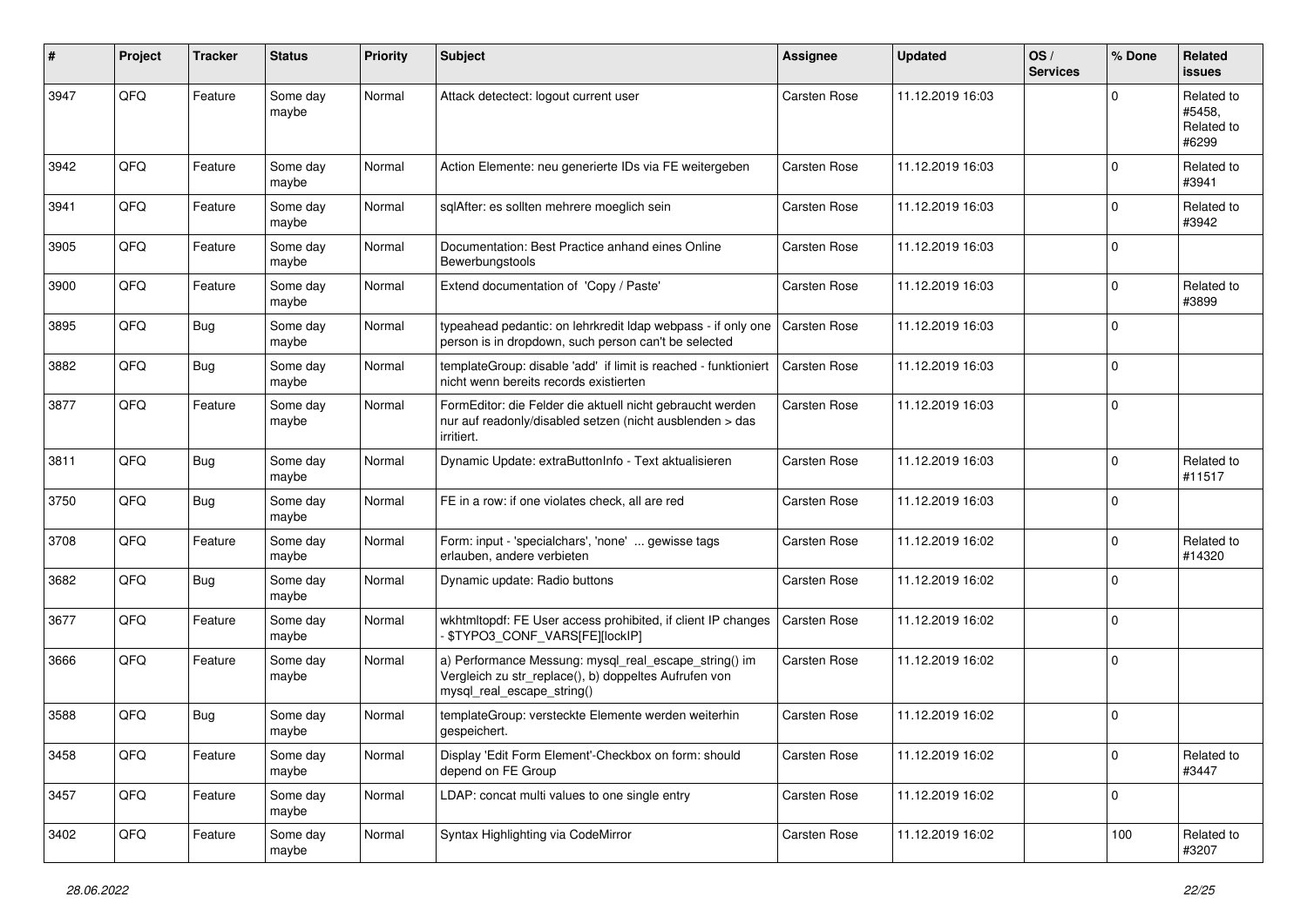| #    | Project | <b>Tracker</b> | <b>Status</b>     | <b>Priority</b> | <b>Subject</b>                                                                                                                | <b>Assignee</b>     | <b>Updated</b>   | OS/<br><b>Services</b> | % Done   | Related<br>issues                           |
|------|---------|----------------|-------------------|-----------------|-------------------------------------------------------------------------------------------------------------------------------|---------------------|------------------|------------------------|----------|---------------------------------------------|
| 3385 | QFQ     | Feature        | Some day<br>maybe | Normal          | templateGroup: insert/update/delete non primary records                                                                       | Carsten Rose        | 11.12.2019 16:02 |                        | $\Omega$ |                                             |
| 3350 | QFQ     | Feature        | Some day<br>maybe | Normal          | FormEditor: Hilfetext hinter 'checktype'                                                                                      | Carsten Rose        | 11.12.2019 16:02 |                        | $\Omega$ |                                             |
| 3349 | QFQ     | <b>Bug</b>     | Some day<br>maybe | Normal          | config.qfq.ini: a) vertraegt keine '=' im Value (z.B. Passwort),<br>b) Values sollten in ticks einschliessbar sein (spaces, ) | <b>Carsten Rose</b> | 11.12.2019 16:02 |                        | $\Omega$ |                                             |
| 3332 | QFQ     | Feature        | Some day<br>maybe | Normal          | Uploads: Thumbnails, Details zum hochgeladenen File                                                                           | Carsten Rose        | 11.12.2019 16:02 |                        | $\Omega$ | Related to<br>#3264,<br>Related to<br>#5333 |
| 3331 | QFQ     | Feature        | Some day<br>maybe | Normal          | Default Tooltip fuer page? Links: mit Form und Record ID                                                                      | Carsten Rose        | 11.12.2019 16:02 |                        | $\Omega$ |                                             |
| 3291 | QFQ     | Feature        | Some day<br>maybe | Normal          | AutoCron websiteToken                                                                                                         | Carsten Rose        | 11.12.2019 16:02 |                        | $\Omega$ | Related to<br>#4250                         |
| 3285 | QFQ     | Feature        | Some day<br>maybe | Normal          | Zeichenlimit pro Feld: textarea / editor                                                                                      | Carsten Rose        | 11.12.2019 16:02 |                        | $\Omega$ |                                             |
| 3267 | QFQ     | Feature        | Some day<br>maybe | Normal          | 2 Forms auf einer Seite: real + Read only                                                                                     | Carsten Rose        | 11.12.2019 16:03 |                        | $\Omega$ |                                             |
| 3216 | QFQ     | Feature        | Some day<br>maybe | Normal          | dynamic update für checkbox label2                                                                                            | Carsten Rose        | 11.12.2019 16:03 |                        | $\Omega$ | Related to<br>#2081                         |
| 3130 | QFQ     | Bug            | Some day<br>maybe | Normal          | Debug Info's nicht korrekt nach 'New > Save'.                                                                                 | <b>Carsten Rose</b> | 11.12.2019 16:03 |                        | $\Omega$ | Related to<br>#3253                         |
| 2995 | QFQ     | Feature        | Some day<br>maybe | Normal          | Dropdown JQuery Plugin: 'chosen' - Moeglichkeit um Select<br>Listen mehr Funktion zu geben. Kein Bootstrap noetig.            | Carsten Rose        | 11.12.2019 16:03 |                        | $\Omega$ |                                             |
| 2643 | QFQ     | <b>Bug</b>     | Some day<br>maybe | Normal          | Zend / PHP Webinars anschauen                                                                                                 | Carsten Rose        | 01.02.2020 15:56 |                        | $\Omega$ |                                             |
| 2084 | QFQ     | Feature        | Some day<br>maybe | Normal          | Mailto mit encryption: Subrecord                                                                                              | Carsten Rose        | 11.12.2019 16:03 |                        | $\Omega$ | Related to<br>#2082                         |
| 1946 | QFQ     | Feature        | Some day<br>maybe | Normal          | Kontrolle ob der ReadOnly Modus bei den<br>Formularelementen korrekt implementiert ist                                        | Carsten Rose        | 11.12.2019 16:03 |                        | $\Omega$ |                                             |
| 1635 | QFQ     | Feature        | Some day<br>maybe | Normal          | QFQ Extension content record: weitere Optionen<br>einblenden.                                                                 | Carsten Rose        | 11.12.2019 16:03 |                        | $\Omega$ |                                             |
| 9130 | QFQ     | Feature        | Some day<br>maybe | Normal          | tablesorter: Automatic Row numbering / Zeilenummer                                                                            | Benjamin Baer       | 01.02.2020 23:22 |                        | $\Omega$ |                                             |
| 8522 | QFQ     | Feature        | Some day<br>maybe | Normal          | build QFQ - npm warnings                                                                                                      | Benjamin Baer       | 01.02.2020 23:19 |                        | 50       |                                             |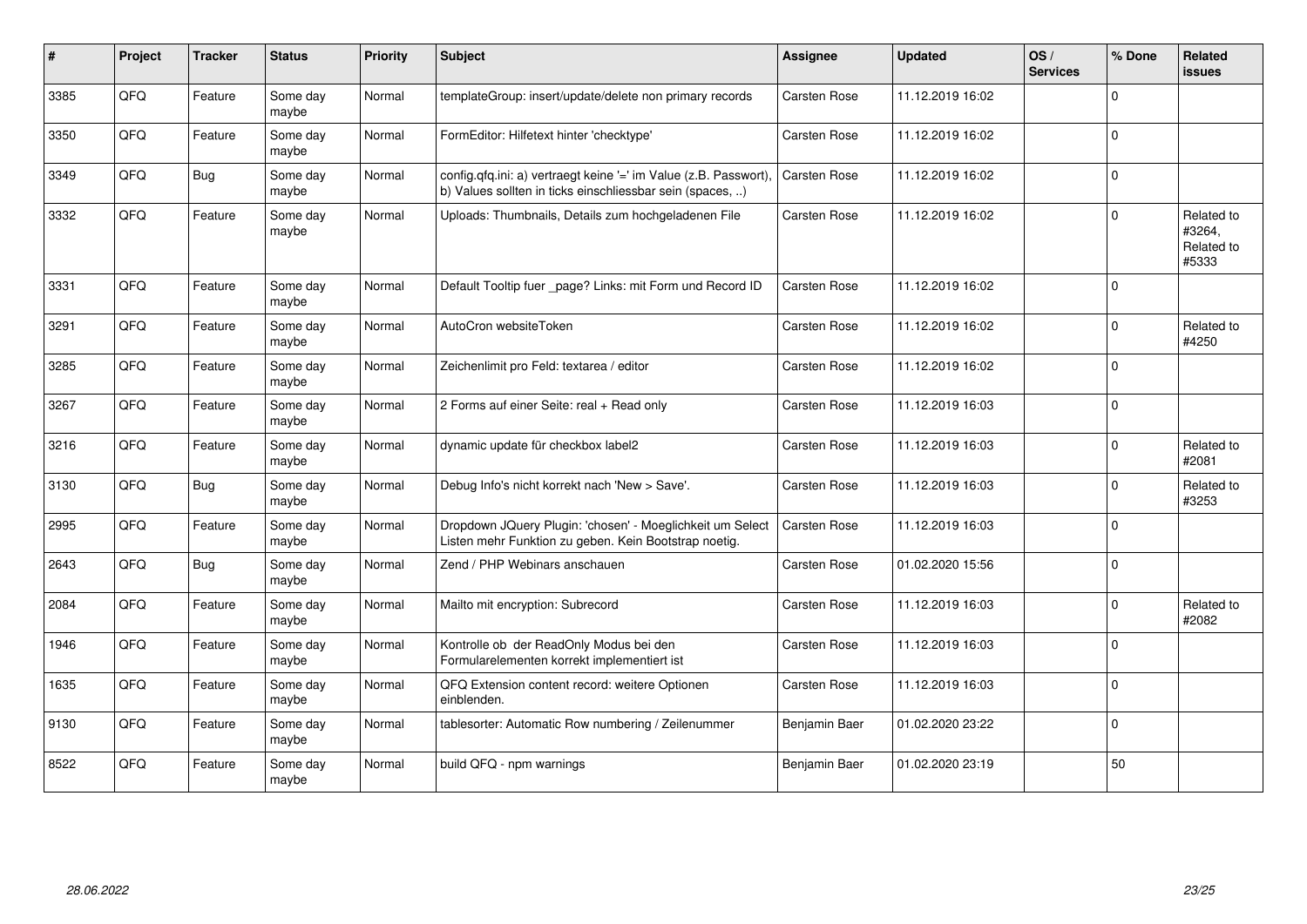| #     | Project | <b>Tracker</b> | <b>Status</b>     | <b>Priority</b> | <b>Subject</b>                                                                                                                                           | <b>Assignee</b> | <b>Updated</b>   | OS/<br><b>Services</b> | % Done      | Related<br><b>issues</b>                                               |
|-------|---------|----------------|-------------------|-----------------|----------------------------------------------------------------------------------------------------------------------------------------------------------|-----------------|------------------|------------------------|-------------|------------------------------------------------------------------------|
| 7732  | QFQ     | Feature        | Some day<br>maybe | Normal          | Javascript: Lazy Loading der add on libs                                                                                                                 | Benjamin Baer   | 08.06.2022 10:38 |                        | 0           | Related to<br>#12611,<br>Related to<br>#12490,<br>Related to<br>#10013 |
| 6972  | QFQ     | Feature        | Some day<br>maybe | Normal          | Fabric Clipboard / cross browser tab                                                                                                                     | Benjamin Baer   | 01.02.2020 23:21 |                        | $\mathbf 0$ |                                                                        |
| 6970  | QFQ     | Feature        | Some day<br>maybe | Normal          | tablesorter: default fuer 'sortReset' aendern von 'Ctrl' zu 'Alt'                                                                                        | Benjamin Baer   | 01.02.2020 23:21 |                        | $\pmb{0}$   |                                                                        |
| 5389  | QFQ     | Feature        | Some day<br>maybe | Normal          | QFQ Design: Multline label / note                                                                                                                        | Benjamin Baer   | 01.02.2020 23:19 |                        | $\mathbf 0$ |                                                                        |
| 5024  | QFQ     | Feature        | Some day<br>maybe | Normal          | Fabric: Generate PDF with edits                                                                                                                          | Benjamin Baer   | 01.02.2020 23:20 |                        | 0           | Related to<br>#10704                                                   |
| 4454  | QFQ     | Bug            | Some day<br>maybe | Normal          | Required Elements: multiple elements in a row - whole row<br>marked if only one input is empty.                                                          | Benjamin Baer   | 01.02.2020 23:20 |                        | $\mathbf 0$ |                                                                        |
| 4420  | QFQ     | Feature        | Some day<br>maybe | Normal          | Client: Local Storage - store the changes of a form, local in<br>the browser.                                                                            | Benjamin Baer   | 11.12.2019 16:02 |                        | 0           |                                                                        |
| 4398  | QFQ     | <b>Bug</b>     | Some day<br>maybe | Normal          | Typeahead: mouse click in a prefilled input opens a single<br>item dropdown with the current value - click on it seems to<br>set the value, not the key. | Benjamin Baer   | 01.02.2020 23:20 |                        | 0           | Related to<br>#4457                                                    |
| 3692  | QFQ     | Feature        | Some day<br>maybe | Normal          | QFQ Webseite                                                                                                                                             | Benjamin Baer   | 11.12.2019 16:02 |                        | 0           | Related to<br>#5033                                                    |
| 3415  | QFQ     | Feature        | Some day<br>maybe | Normal          | FE Login Box Templatefile                                                                                                                                | Benjamin Baer   | 11.12.2019 16:02 |                        | 0           |                                                                        |
| 2063  | QFQ     | <b>Bug</b>     | Some day<br>maybe | Normal          | Pills auf 'inaktiv' setzen falls keine Element auf dem Pill<br>sichtbar sind.                                                                            | Benjamin Baer   | 11.12.2019 16:03 |                        | $\Omega$    | Related to<br>#3752                                                    |
| 10738 | QFQ     | Feature        | Some day<br>maybe | Normal          | CORS headers for external API requests                                                                                                                   |                 | 10.06.2020 14:00 |                        | 0           |                                                                        |
| 9126  | QFQ     | Bug            | Some day<br>maybe | Normal          | hidden Form elements are present in page source                                                                                                          |                 | 02.01.2021 18:41 |                        | $\pmb{0}$   |                                                                        |
| 9024  | QFQ     | Bug            | Some day<br>maybe | Normal          | QFQ Einarbeitung                                                                                                                                         |                 | 01.02.2020 15:56 |                        | $\mathbf 0$ |                                                                        |
| 9020  | QFQ     | <b>Bug</b>     | Some day<br>maybe | Normal          | radio mit buttonClass und dynamicUpdate lassen sich nicht<br>kombinieren                                                                                 |                 | 11.12.2019 16:01 |                        | 0           |                                                                        |
| 8056  | QFQ     | Feature        | Some day<br>maybe | Normal          | Termin Organisation (Reservation)                                                                                                                        |                 | 01.02.2020 23:19 |                        | 0           | Related to<br>#8658                                                    |
| 7921  | QFQ     | Feature        | Some day<br>maybe | Normal          | Rest API Export: URL kuerzer machen                                                                                                                      |                 | 01.02.2020 23:19 |                        | $\pmb{0}$   |                                                                        |
| 7402  | QFQ     | <b>Bug</b>     | Some day<br>maybe | Normal          | thumbnail cache: outdated picture when permission denied<br>and permission resolved.                                                                     |                 | 01.02.2020 23:20 |                        | $\pmb{0}$   |                                                                        |